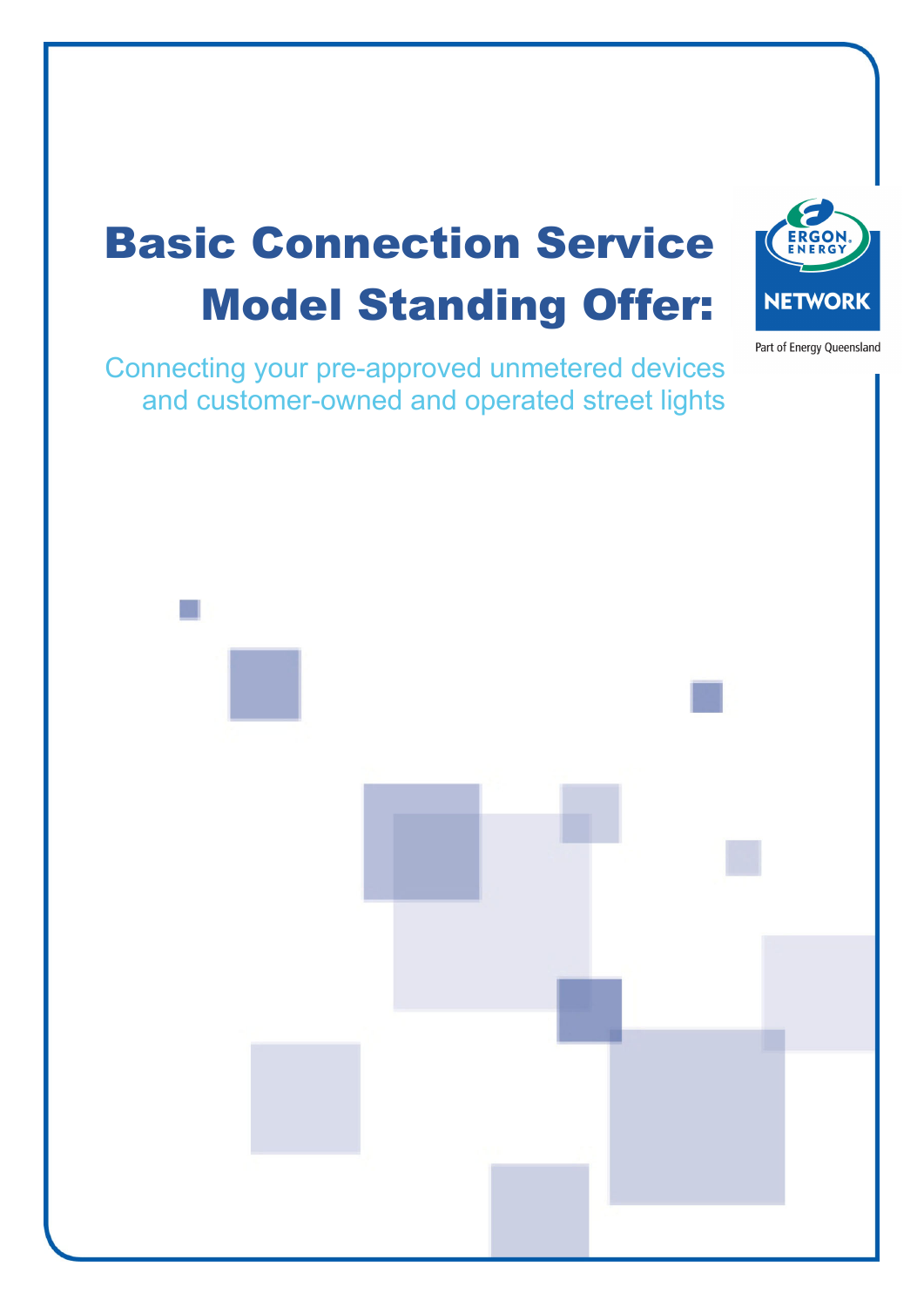

# **TABLE OF CONTENTS**

| $\mathbf{1}$ . |  |
|----------------|--|
| 2.             |  |
| 3.             |  |
| 4.             |  |
| 5.             |  |
| 6.             |  |
| 7.             |  |
| 8.             |  |
| 9.             |  |
| 10.            |  |
| 11.            |  |
| 12.            |  |
| 13.            |  |
| 14.            |  |
| 15.            |  |
| 16.            |  |
| 17.            |  |
| 18.            |  |
| 19.            |  |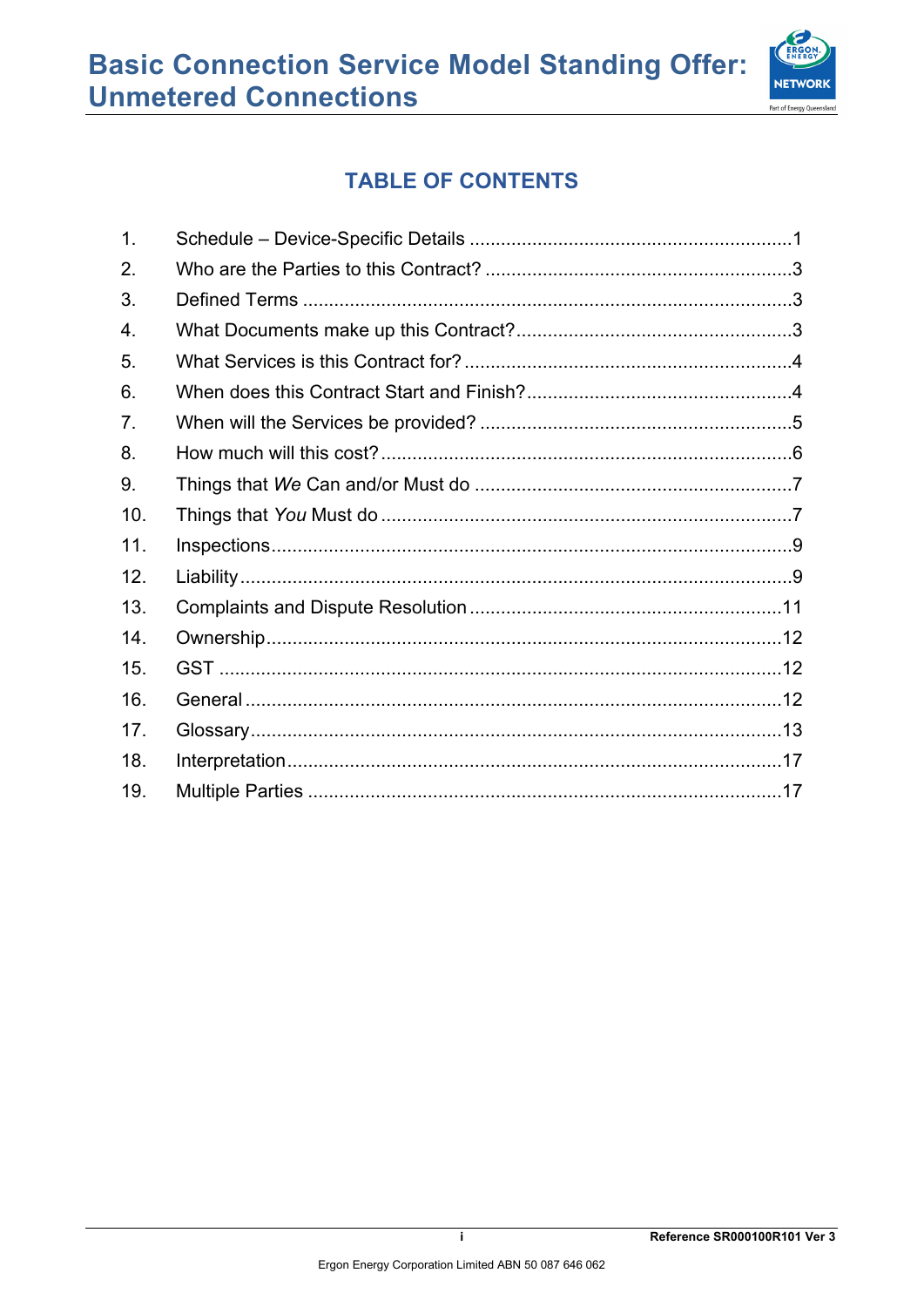

# **1. SCHEDULE – DEVICE-SPECIFIC DETAILS**

### **1.1.** *Ergon Energy's details*

| Name               | <b>Ergon Energy Corporation Limited</b>  |
|--------------------|------------------------------------------|
| <b>ABN</b>         | 50 087 646 062                           |
| Registered address | 420 Flinders Street, Townsville QLD 4810 |
| Postal address     | GPO Box 1461, Brisbane QLD 4001          |
| Contact person     | <b>Connections Solutions</b>             |
| Phone number       | 137466                                   |
| Email address      | publiclighting@energyq.com.au            |

### **1.2.** *Retail Customer's details*

| Name of Retail Customer<br>(must be the person/entity<br>responsible for the electricity<br>account for the subject UMS<br>device) | <b>Tautopopulated from the Portal</b> |
|------------------------------------------------------------------------------------------------------------------------------------|---------------------------------------|
| ABN/ACN (if applicable)                                                                                                            | <b>Tautopopulated from the Portal</b> |
| Postal address                                                                                                                     | [autopopulated from the Portal]       |
| Contact person                                                                                                                     | <b>Tautopopulated from the Portal</b> |
| Phone number                                                                                                                       | <b>Tautopopulated from the Portal</b> |
| Email address                                                                                                                      | <b>Tautopopulated from the Portal</b> |

### **1.3.** *Location of the subject UMS device*

|        | Location of the subject UMS   <b>[autopopulated from the Portal]</b> |
|--------|----------------------------------------------------------------------|
| device |                                                                      |

#### **1.4.** *Maximum import*

The maximum permitted import across the *connection point* from the *distribution system* is 32 amperes in aggregate, provided that the load is evenly balanced across each phase.

#### **1.5.** *Estimated costs*

The *connection charges* payable for the provision of the *connection service* are described in clause 8.

#### **1.6.** *Location of connection point*

For *pre-approved unmetered devices*, the *connection point* is located at the point where the electrical infrastructure of that device meets *our distribution system*.

For *COO street lights*, the *connection point* is located where the *street light* infrastructure meets *our distribution system*.

#### **1.7.** *Core Ergon Energy activities*

*We* must do the following:

- (a) for UMS 1 arrange for the design, installation and commissioning of the following assets (where relevant):
	- (i) (if in an overhead reticulated area) a new *overhead service line* to the *connection point*, and permanent physical link at the *connection point* between the *pre-approved unmetered device(s)* and *our distribution system*;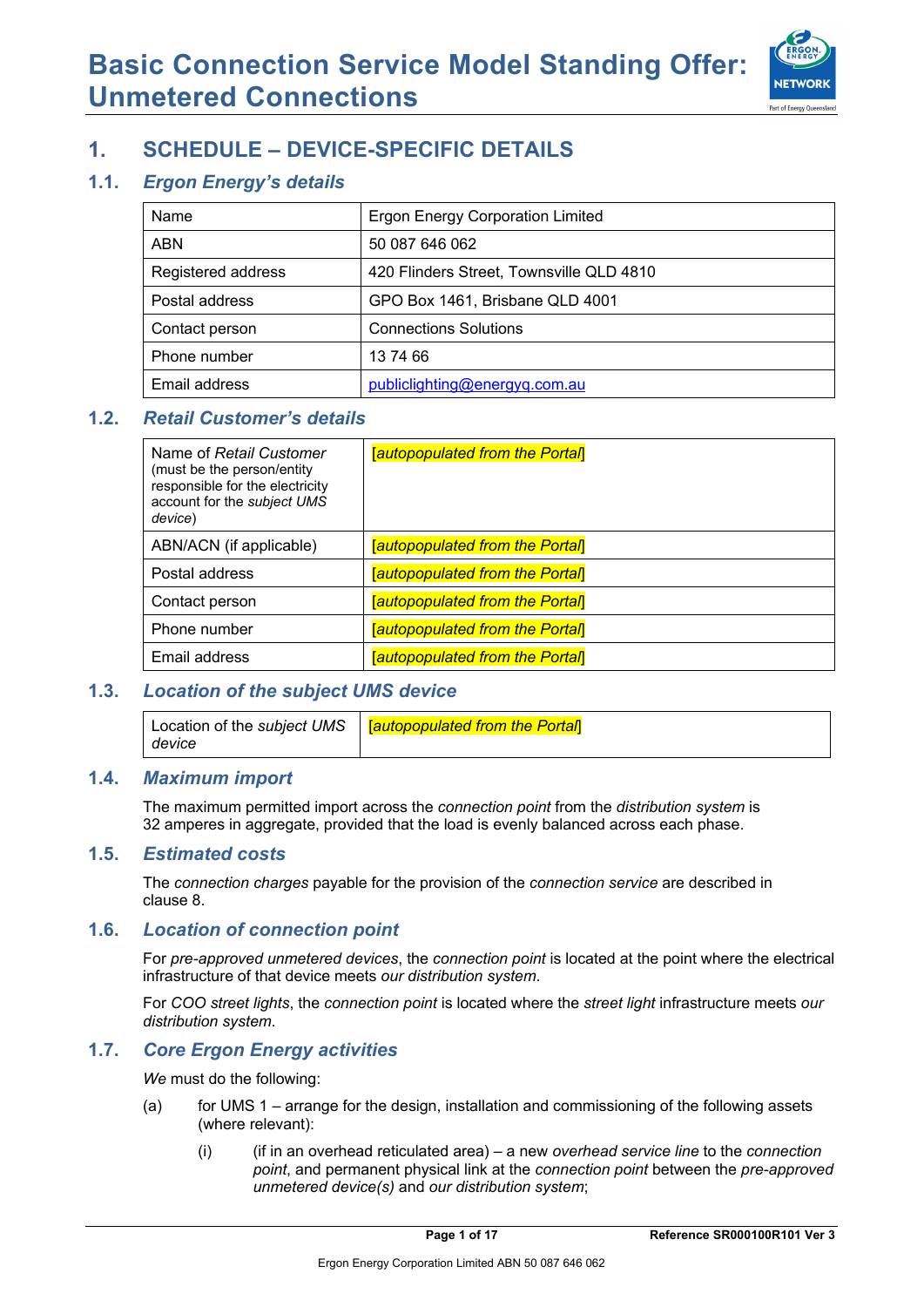

- (ii) (if in an underground reticulated area) a new *underground service line* to the *connection point* and *service pillar* at the *connection point*, and permanent physical link at the *connection point* between the *pre-approved unmetered device(s)* and *our distribution system*;
- (b) for UMS 2 install the *Retail Customer*-procured *pre-approved unmetered devices* set out in the *connection application* on *our* pole;
- (c) for UMS 3 procure and install a *watchman light* in accordance with the *connection application*, where that *watchman light* is of a nature and type determined by *us*; and
- (d) for UMS 4 *connect* the *COO street light*.

#### **1.8.** *Core Retail Customer's activities*

*You* must do the following:

- (a) for UMS 1:
	- (i) procure the *pre-approved unmetered device(s)* set out in the *connection application*  and arrange for this to be installed in accordance with the *QECM* and the *energy laws*; and
	- (ii) arrange for the design, installation and commissioning of the following (where relevant):
		- (A) a new *consumer mains* (sized in accordance with the AS/NZS 3000 Wiring Rules) between the *connection point* and the *pre-approved unmetered device(s)* to allow the *connection* of those *pre-approved unmetered device(s)*; and
		- (B) a suitable new mains connection box, complete with house service connectors, for the *connection* of any *overhead service line* to the *consumer mains* to allow the *connection* of the *pre-approved unmetered device*;
	- (b) for UMS 2:
		- (i) procure the *pre-approved unmetered device(s)* set out in the *connection application* and providing these to *us*; and
		- (ii) agree with *us* on the siting and orientation of the *pre-approved unmetered device(s)*;
	- (c) for UMS 3:
		- (i) agree with *us* on the siting and orientation of the *watchman light(s)*;
	- (d) for UMS 4:
		- (i) design and procure the *COO street light* set out in the *connection application* and arrange for this to be installed in accordance with the *QECM*, the *energy laws* and the *Public Lighting Manual*;
	- (e) for all of the above, all items necessary and incidental to the completion of such activities (including obtaining any necessary *approvals* (other than *Ergon Energy obtained approvals*)); and
	- (f) upon completion of the abovementioned activities, arranging for:
		- (i) (if relevant) *your* electrical contractor to give *us* an *electrical work request* (containing the "Connection" reference number) through *our* online portal (at https://epp.ergon.com.au/epp); and
		- (ii) an account to be opened with *your electricity retailer* and for them to issue *us* with a *service order* for the *connection*.

### **1.9.** *Date by which approvals or access are required (clause 6(d)(viii))*

For *approvals* or access from *you* – 10 *business days*.

For *approvals* or access from third parties – 20 *business days*.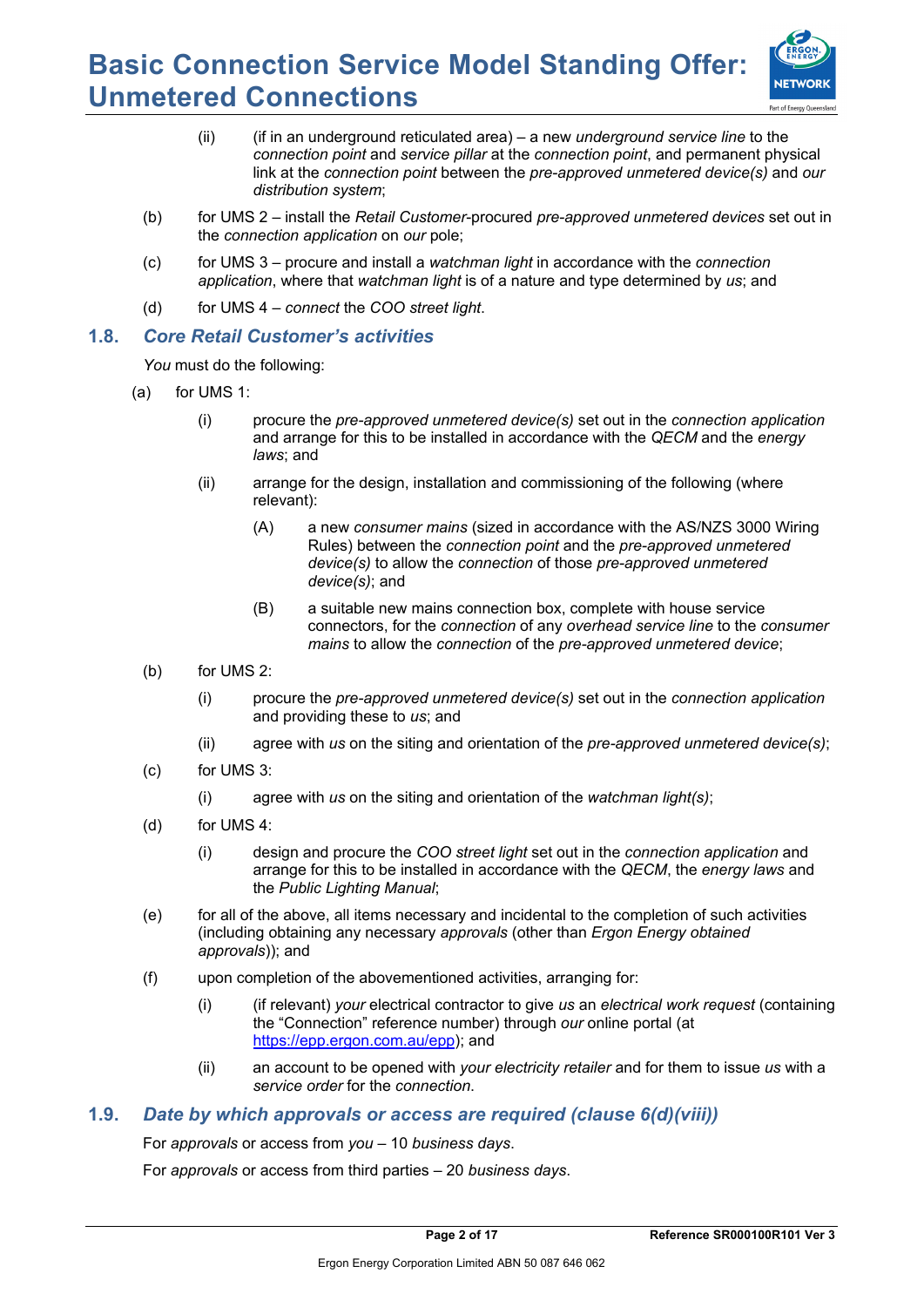

### **1.10.** *Basic connection services*

| <b>UMS 1:</b><br>Connect your pre-<br>approved<br>unmetered device(s)<br>(other than a<br>watchman light) -<br>not on Ergon<br><b>Energy pole</b> | This basic connection service is available where:<br>there is an <i>available line</i> ; and<br>$\bullet$<br>the connection application is for:<br>you to procure and install one or more pre-approved unmetered<br>$\circ$<br>devices; and<br>us to establish a permanent unmetered physical link to connect<br>$\Omega$<br>those pre-approved unmetered devices to our distribution system<br>via a single-phase connection.                                              |
|---------------------------------------------------------------------------------------------------------------------------------------------------|-----------------------------------------------------------------------------------------------------------------------------------------------------------------------------------------------------------------------------------------------------------------------------------------------------------------------------------------------------------------------------------------------------------------------------------------------------------------------------|
| <b>UMS 2:</b><br>Install and connect<br>your pre-approved<br>unmetered device(s)<br>(other than a<br>watchman light) -<br>on Ergon Energy<br>pole | This basic connection service is available where:<br>there is an available line; and<br>the connection application is for:<br>you to procure one or more pre-approved unmetered devices;<br>$\circ$<br>us to install those pre-approved unmetered devices on our pole;<br>$\circ$<br>and<br>us to establish a permanent unmetered physical link to connect<br>$\Omega$<br>those pre-approved unmetered devices to our distribution system<br>via a single-phase connection. |
| <b>UMS 3:</b><br>Install and connect<br>watchman lights-<br>on Ergon Energy<br>pole                                                               | This basic connection service is available where:<br>there is an available line; and<br>the connection application is for:<br>us to procure and install one or more watchman lights on our pole;<br>$\circ$<br>and<br>us to establish a permanent unmetered physical link to connect<br>$\circ$<br>these watchman lights to our distribution system via a single-phase<br>connection.                                                                                       |
| UMS $4$ :<br>Install and connect<br><b>COO street lights</b>                                                                                      | This basic connection service is available where:<br>there is an available line; and<br>the connection application is for:<br>you to procure and install one or more COO street lights for you to<br>$\circ$<br>own and operate; and<br>us to establish a permanent unmetered physical link to connect<br>$\circ$<br>these COO street lights to our distribution system via a single-<br>phase or multi-phase connection.                                                   |

# **2. WHO ARE THE PARTIES TO THIS CONTRACT?**

This contract is between:

- (a) *Ergon Energy* (also referred to as *we*, *our* or *us*); and
- (b) the *Retail Customer* by whom, or on whose behalf, the relevant *connection application* was made (also referred to as *you* or *your*).

### **3. DEFINED TERMS**

Terms used in the contract and italicised (other than in respect of pieces of legislation) are either defined in clause 17 or, if not defined there, in the *energy laws* (in particular the *NER*).

## **4. WHAT DOCUMENTS MAKE UP THIS CONTRACT?**

- (a) This *connection establishment contract* includes the terms of the *connection application*, *connection offer* letter and this *model standing offer*.
- (b) To the extent permitted by law, this contract prevails over any inconsistent terms in the *ongoing connection contract*.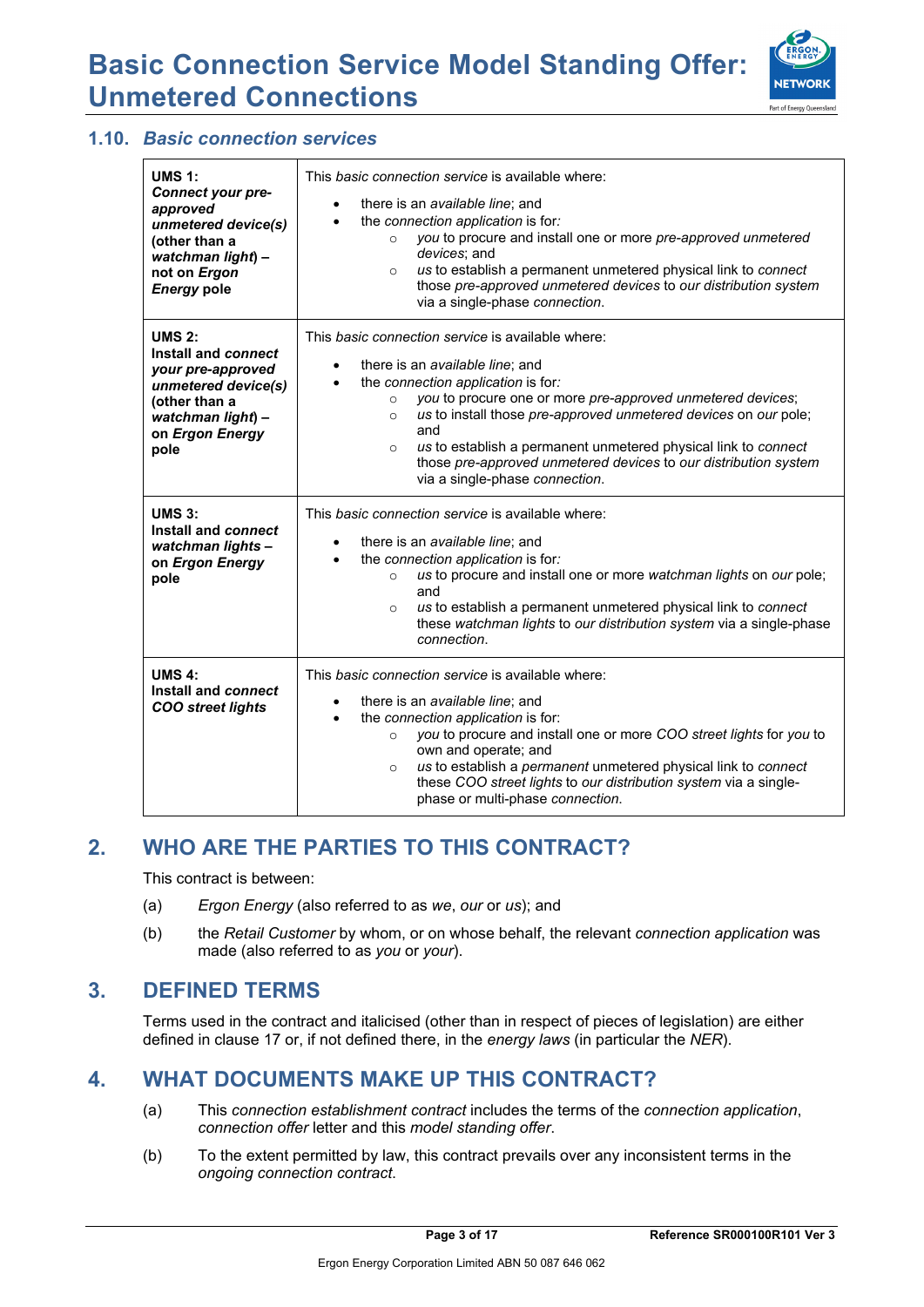

### **5. WHAT SERVICES IS THIS CONTRACT FOR?**

- (a) *We* will provide *you* with the relevant *basic connection service* set out in the Schedule by:
	- (i) for *pre-approved unmetered devices* designing, constructing and establishing any assets necessary to *connect* the *pre-approved unmetered devices* set out in *your connection application* with *our distribution system*; and
	- (ii) for *COO street lights* establishing the *connection assets* necessary to *connect* the *subject UMS device* with *our distribution system*.
- (b) This contract does not apply to:
	- (i) the ongoing *connection* of *your UMS device* to *our distribution system* or the supply of electricity to that *UMS device*, which is covered by an *ongoing connection contract* between *you* and *us*; or
	- (ii) the sale of electricity to *your UMS device*, which is covered by a negotiated or deemed contract between *you* and *your electricity retailer*.

## **6. WHEN DOES THIS CONTRACT START AND FINISH?**

- (a) This contract starts either:
	- (i) (**expedited**) if in *your connection application you* asked for an *expedited connection*  and confirmed that this *model standing offer* was acceptable, and *we* are satisfied that the *connection application* is for a *connection service* under this *model standing offer*) – when *we* received *your connection application* (in which case Items 1.2 and 1.3 of the Schedule are deemed to be completed based on the corresponding information in the *connection application*); or
	- (ii) (**non-expedited**) if clause 6(a)(i) does not apply when *we* received *your* acceptance of the relevant *connection offer*, provided this was within the timeframe for acceptance set out in the *connection offer* letter.
- (b) To be a *connection service* under this *model standing offer*, there must be an *available line*. *We* will advise *you* within 10 *business days* of receiving *your connection application* whether the requested service:
	- (i) is a *connection service* under this *model standing offer* (in which case this contract will commence in accordance with clause 6(a)); or
	- (ii) is not a *connection service* under this *model standing offer* (in which case this contract will not be relevant, and *you* will need to go through the negotiated process to enter into a negotiated *connection establishment contract* to get the services requested in *your connection application*).
- (c) Without limiting anything else in this contract, *you* must not take any action that might affect *our distribution system* until *we* are satisfied that the *connection application* is for a *connection service* under this *model standing offer*.
- (d) This contract will end:
	- (i) if *we* determine that any *network augmentation* works are required other than works that *we* consider to be minor works or those that are set out in the *connection service* (in which case the parties must enter into a negotiated *connection establishment contract* for the services) – when *we* notify *you* of this;
	- (ii) if *we* consider that the information in the *connection application* is materially incomplete, false or misleading – when *we* notify *you* of this;
	- (iii) if the requested services are not of a kind contemplated by this contract when *we* notify *you* of this;
	- (iv) if *we* have not, within 65 *business days* of the date of this contract, received:
		- (A) (for UMS 1 and 4) an *electrical work request* confirming that the *preapproved unmetered devices* referred to in *your connection application* have been appropriately installed and requesting *connection*; and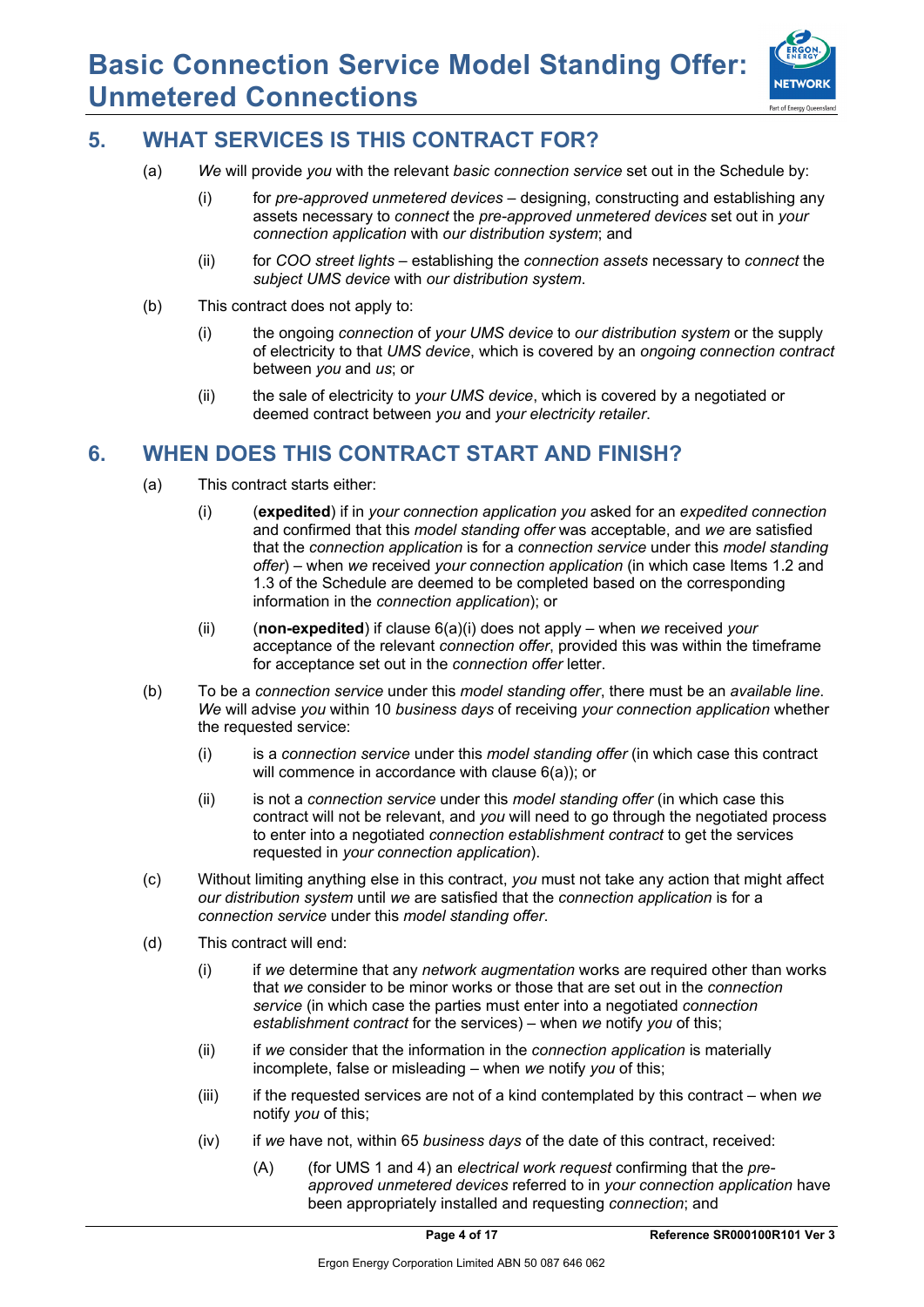

(B) (if relevant) a *service order*,

– on the expiry of that period (note that *we* may agree to extend this period by up to a further 65 *business days* in special circumstances);

- (v) if *your ongoing connection contract* ends when that contract ends;
- (vi) if *you* and *we* enter into a replacement contract for *us* to provide the same, or similar *connection services* for the same *subject UMS device* – when that replacement contract takes effect;
- (vii) if *you* breach this contract or anything *connected* to *our distribution system* at the *connection point* fails to comply with the *technical and safety obligations* or otherwise represents a hazard or risk to *our distribution system* and *you* do not remedy this within 10 *business days* of *us* notifying *you* of the breach (provided that *we* are permitted to terminate this contract under the *energy laws*) – on the expiry of that 10 *business day* period; and
- (viii) if any *approvals* or access required for *us* to carry out the *Ergon Energy activities* (such as set out in clauses 10.2 and 10.3) are not obtained within the timeframe set out in Item 1.9 of the Schedule – when *we* notify *you* of this;
- (e) If this contract ends before the *Ergon Energy activities* have been completed:
	- (i) *we* may *disconnect*, dismantle, decommission and remove any of *our* assets that are only relevant to the *connection service*; and
	- (ii) *you* acknowledge that *we* cannot (due to changing conditions on *our distribution system*) guarantee that the capacity originally requested in the *connection application* and approved by *us* will necessarily be approved in respect of any subsequent *connection application*.
- (f) If *you* breach this contract (including fail to pay any amounts), *we* may:
	- (i) *disconnect* anything *connected* to *our distribution system* at the *connection point*; and
	- (ii) if any of *your* assets are situated on *our* assets, at *our* election, do any of the following:
		- (A) remove those assets;
		- (B) request *you* to remove those assets in accordance with *our* reasonable requirements; or
		- (C) leave them *in situ*.
- (g) *We* may remove any of *your* assets that are affixed to *our* assets if this contract is terminated under any of clauses  $6(d)(v)$ ,  $6(d)(vii)$  or  $6(d)(viii)$ .
- (h) If *we* remove any assets under this contract that are owned by *you*, *we* will use our best endeavours to return them to *you*.

## **7. WHEN WILL THE SERVICES BE PROVIDED?**

- (a) Subject to clause 7(e), and provided that *you* have complied with this contract (including, without limitation, the obligations set out in clause 10)*, we* will use *our* best endeavours to:
	- (i) start providing the *connection service* to *you* on:
		- (A) if *we* have agreed a date with *you* that date; or
		- (B) if the *connection service* is for a *new connection* and *we* have been unable to agree dates with *you* – one *business day* after each of the following has been met:
			- (I) (for UMS 1 and 4) *we* have received a completed *electrical work request* from *your* electrical contractor/installer and a *service order*;
			- (II) (for UMS 2 and UMS 3) *you* have paid the relevant installation charges set out in the *ACS Price List*; and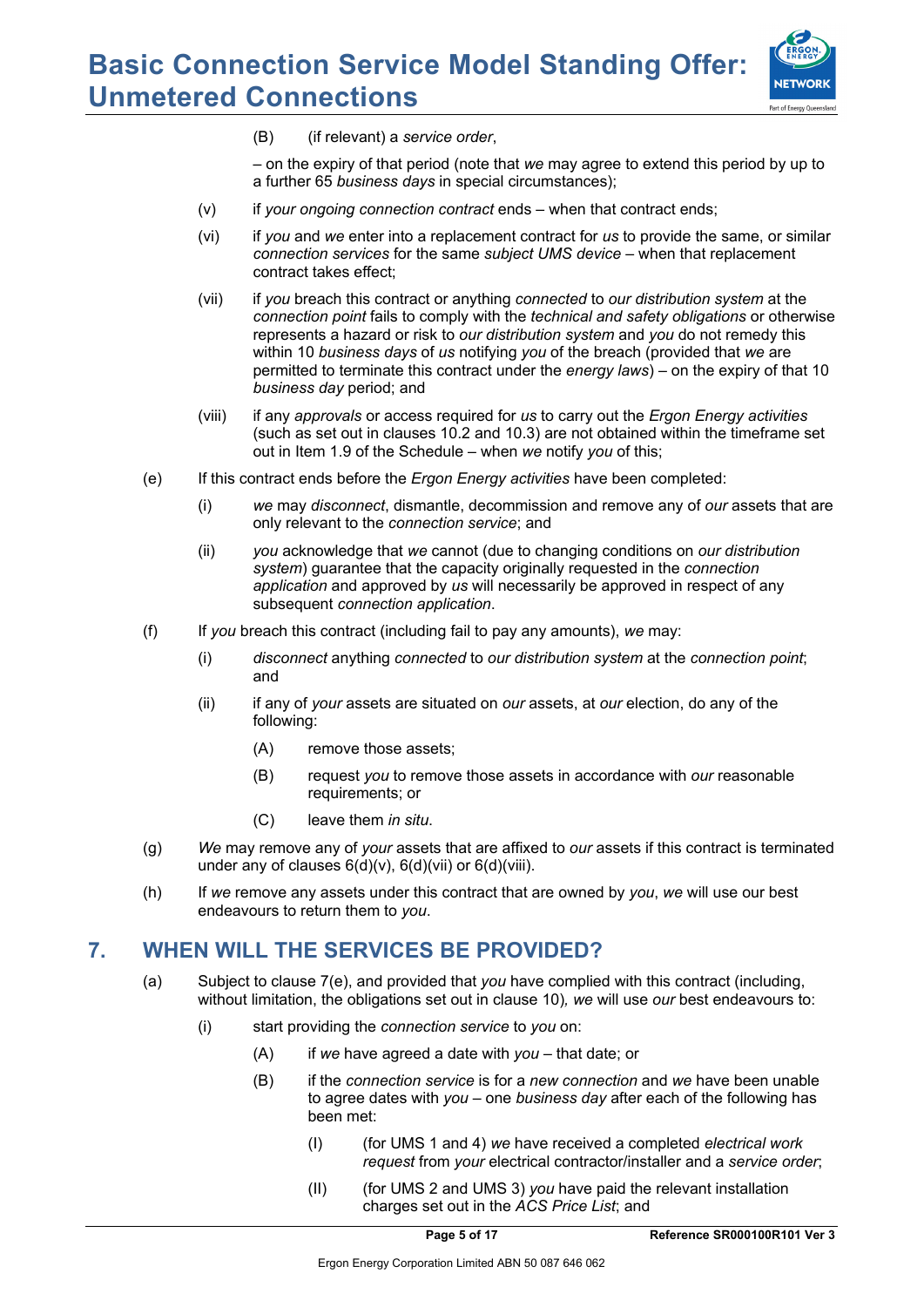

- (III) *you* have met the relevant obligations and prerequisites under clause 10; and
- (ii) subject to *you* complying with this contract, finish providing the *connection service* to *you* by:
	- (A) if *we* have agreed a date with *you* that date; or
	- (B) if *we* have not agreed a date with *you* and the *connection service* does not require any extension of, or *network augmentation* to, the *distribution system*  – at the end of the period set out in clause 3.7.3 of the *Electricity Distribution Network Code*, a copy of which is available on the website of the Queensland Competition Authority (www.qca.org.au).
- (b) On occasion, *we* may need to contact *you* to seek *your* agreement to an extension to the above periods*.*
- (c) *You* acknowledge that the timeframe for *connection* may depend on when the *Retail Customer's activities* are completed.
- (d) *You* must do all things necessary to be done by *you*, including, without limitation, providing access, obtaining relevant *approvals* (other than *Ergon Energy obtained approvals*), and carrying out other relevant *Retail Customer's activities*, to allow the above timeframes to be achieved.
- (e) Despite clause 7(a):
	- (i) *we* do not have to start providing the *connection service* until *you* have obtained any relevant *approvals* (other than *Ergon Energy obtained approvals*) and procured any access required for *us* to carry out the *Ergon Energy activities*;
	- (ii) *we* do not have to start providing the *connection service* until *you* have complied with clause 10.2;
	- (iii) *we* do not have to finish providing the *connection service* until *you* have complied with *your* obligations under this contract;
	- (iv) if the *connection service* is for a *new connection*, *we* do not have to *energise* the *new connection* until *we* either receive a request from *your electricity retailer* to do this, or *you* have given *us* written confirmation from *your electricity retailer* that it has entered into a *customer retail contract* with *you* for the *connection*;
	- (v) *we* may delay any of the *Ergon Energy activities* as a consequence of a *force majeure event* or to address any *latent defect*;
	- (vi) if *we* become aware of any material information or circumstances (including, without limitation, any inaccuracy in the *connection application* or anything that is discovered at or near the proposed *connection point* that will affect the relevant works or provision of the *connection service*) which, had *we* known of it before this contract started, would have resulted in *us* not entering this contract, then *we* may take such reasonable actions as *we* consider appropriate in the circumstances.

## **8. HOW MUCH WILL THIS COST?**

- (a) *Our Connection Policy* (which is available on *our* website (www.ergon.com.au) describes how *we* determine the *connection charges* payable by *you* (which are regulated by the *AER*).
- (b) There are broadly two types of *connection charges* relevant to *you*, being for:
	- (i) *standard control services* the costs of which are included in *your* usual electricity network charges; and
	- (ii) *alternative control services* which are an additional charge. These are described in *our ACS Price List* and set out in *our network tariff tables* (which are both available on *our* website (www.ergon.com.au)). Please note that these charges can include pre-connection services, connection services and post-connection services, among other things.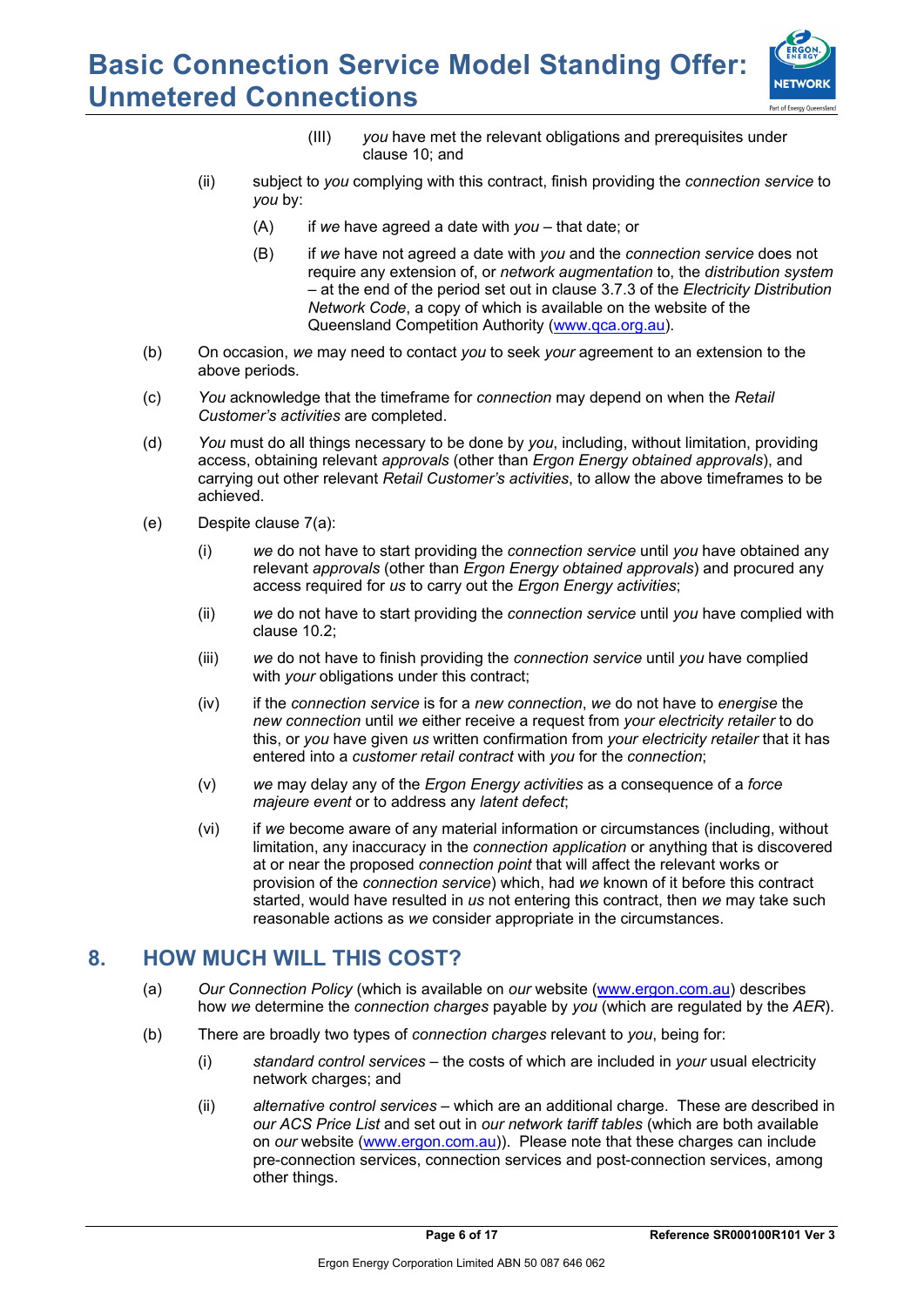

- (c) Please contact *us* if *you* have any further questions about which *connection charges* are relevant to *you*.
- (d) *We* will issue tax invoices for any charges that are incurred in connection with providing the *connection service*. If *we* send the invoice to *your electricity retailer*, *your electricity retailer* may recover the relevant charges from *you*. If *we* send the invoice to *you, you* must pay *us* in accordance with the invoice.
- (e) If there is a total or partial failure of anything *connected* to *our distribution system* at the *connection point*, *you* are not entitled to any reduction in any ongoing fees or charges, and are responsible for paying such ongoing fees or charges, until either the service has been removed or another customer has assumed responsibility for receiving the service.

## **9. THINGS THAT** *WE* **CAN AND/OR MUST DO**

- (a) *We* must:
	- (i) endeavour to obtain all *Ergon Energy obtained approvals* necessary to provide the *connection service*;
	- (ii) in accordance with the *energy laws* and the *QECM*, undertake the relevant *Ergon Energy activities* required to provide the *connection service*;
	- (iii) ensure that the location and/or direction of any *subject UMS device* installed by *us*  does not unreasonably interfere with neighbouring properties or public roads; and
	- (iv) give *you* any information *you* reasonably ask *us* in writing for about *your connection* that is in *our* possession or control, as soon as reasonably practical following that request, in accordance with relevant privacy and right to information laws.
- (b) Where the *connection service* involves *us* procuring, installing and *connecting* a *watchman light*, *we* must:
	- (i) maintain the *watchman light* during normal working hours; and
	- (ii) use reasonable endeavours to replace faulty lamps or carry out other maintenance within a reasonable time after receiving a request for such maintenance from *you*  (taking into account the location of the maintenance requirement and any relevant timeframes in the *energy laws*).
- (c) Provided *we* act reasonably, *we* may determine the design, specifications and any other requirements for the *connection service*, including, without limitation:
	- (i) determining the point of origin, the route, the length, and any facilities required for any *service line* and/or *service pillar* (as relevant); and
	- (ii) determining and approving the location of the *connection point* between *our* assets and *your* assets.
- (d) *We* will comply with *our* obligations under this contract and under any relevant laws.
- (e) *We* may carry out any other works or other activities required to deal with an emergency as part of providing the *connection service*.
- (f) Some obligations placed on *us* under this contract may be carried out by a third party. If an obligation is placed on *us* to do something under this contract, then:
	- (i) *we* are deemed to have complied with the obligation if another person does it; and
	- (ii) if the obligation is not complied with, *we* are still liable to *you* for the failure to comply with this contract.

## **10. THINGS THAT** *YOU* **MUST DO**

### **10.1.** *General*

*You* must not, without first making a new *connection application* to *us* and, where relevant, entering into a relevant agreement with *us*: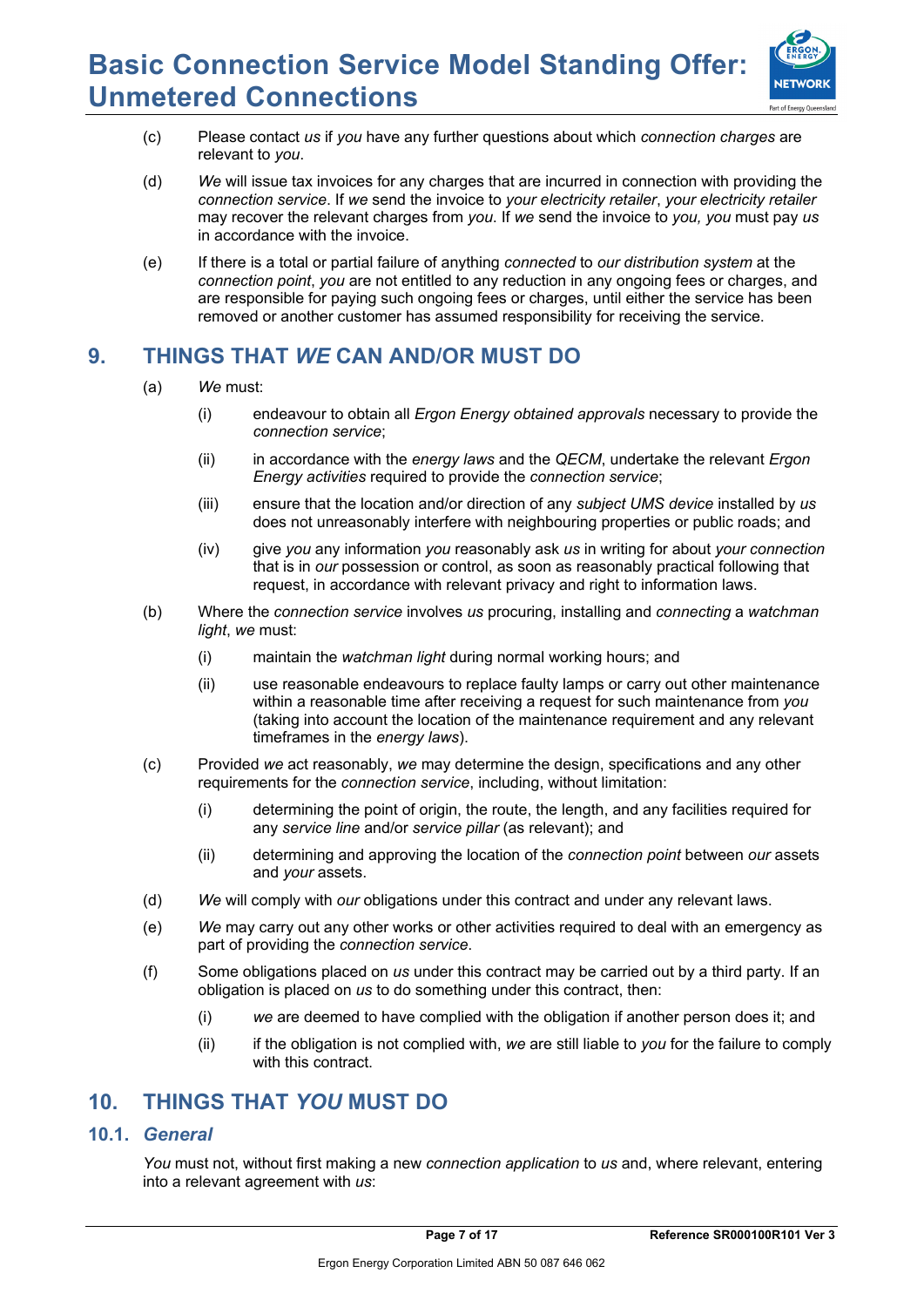

- (a) *connect* anything to *our distribution system* at the *connection point* other than the *subject UMS device*;
- (b) permanently *disconnect* the *subject UMS device* from *our distribution system*; or
- (c) alter the *subject UMS device* (including in terms of amount and style of usage) (other than by way of a like-for-like replacement under warranty).

### **10.2.** *Technical requirements*

*You* must:

- (a) arrange for the *Retail Customer's activities*, and any other activities necessary to allow *us* to provide the *connection service*, to be carried out at *your* own risk and expense;
- (b) other than as approved under this contract, not allow the attachment of anything to, or any interference with, *our* equipment;
- (c) without limiting clause 10.2(a), obtain any relevant *approvals* (other than *Ergon Energy obtained approvals*) and access rights for *you* to carry out the *Retail Customer's activities* and for *us* to carry out the *Ergon Energy activities*, at *your* own risk and expense;
- (d) give *us* copies of all such *approvals* when *we* ask;
- (e) where any of the *Retail Customer's activities* could impact on *our distribution system*:
	- (i) not start any such activities until this contract is in force; and
	- (ii) only carry out such activities in accordance with this contract;
- (f) ensure that the location or operation of the *subject UMS device* sourced or installed by *you*  does not unreasonably interfere with neighbouring properties or public roads;
- (g) ensure that anything *connected* to *our distribution system* at the *connection point* (including, without limitation, any *subject UMS device* that *you* own) is designed, constructed, operated and maintained to comply with all relevant *technical and safety obligations*;
- (h) ensure that any electrical works done by, or on behalf of, *you* are done by a qualified electrical contractor and comply with all relevant *technical and safety obligations*, and that any work to be performed by, or on behalf of, *you* on or near exposed electrical parts is undertaken by "authorised persons" and otherwise in accordance with the *Electrical Safety Regulation 2013* (Qld);
- (i) comply with any *request* by *us* for anything on *your* side of the *connection point* to be *deenergised* or physically *disconnected* from *our distribution system* for operational reasons or for planned maintenance; and
- (j) (for UMS 1 and 4) give *us* an *electrical work request* confirming compliance with clauses  $10.2(q)$  and  $10.2(h)$ .

#### **10.3.** *Access requirements*

- (a) *You*:
	- (i) consent to *us* and *our representatives*, (together with any plant, equipment or vehicles) having non-exclusive access to land and improvements controlled by *you* (including, without limitation, to the main switchboard) in connection with the *connection service* (including to confirm compliance with the *technical and safety obligations* or to install any plant or equipment on *your* property), this contract, the *energy laws* and the *safety laws*;
	- (ii) must;
		- (A) ensure that *we* and our *representatives* can access the above land and improvements in a manner that is safe, unhindered and unobstructed (including protecting against animal threats and attacks); and
		- (B) accommodate on *your* property, and protect from harm, all plant and equipment installed on *your* property that is necessary for the *connection* or is installed under this contract.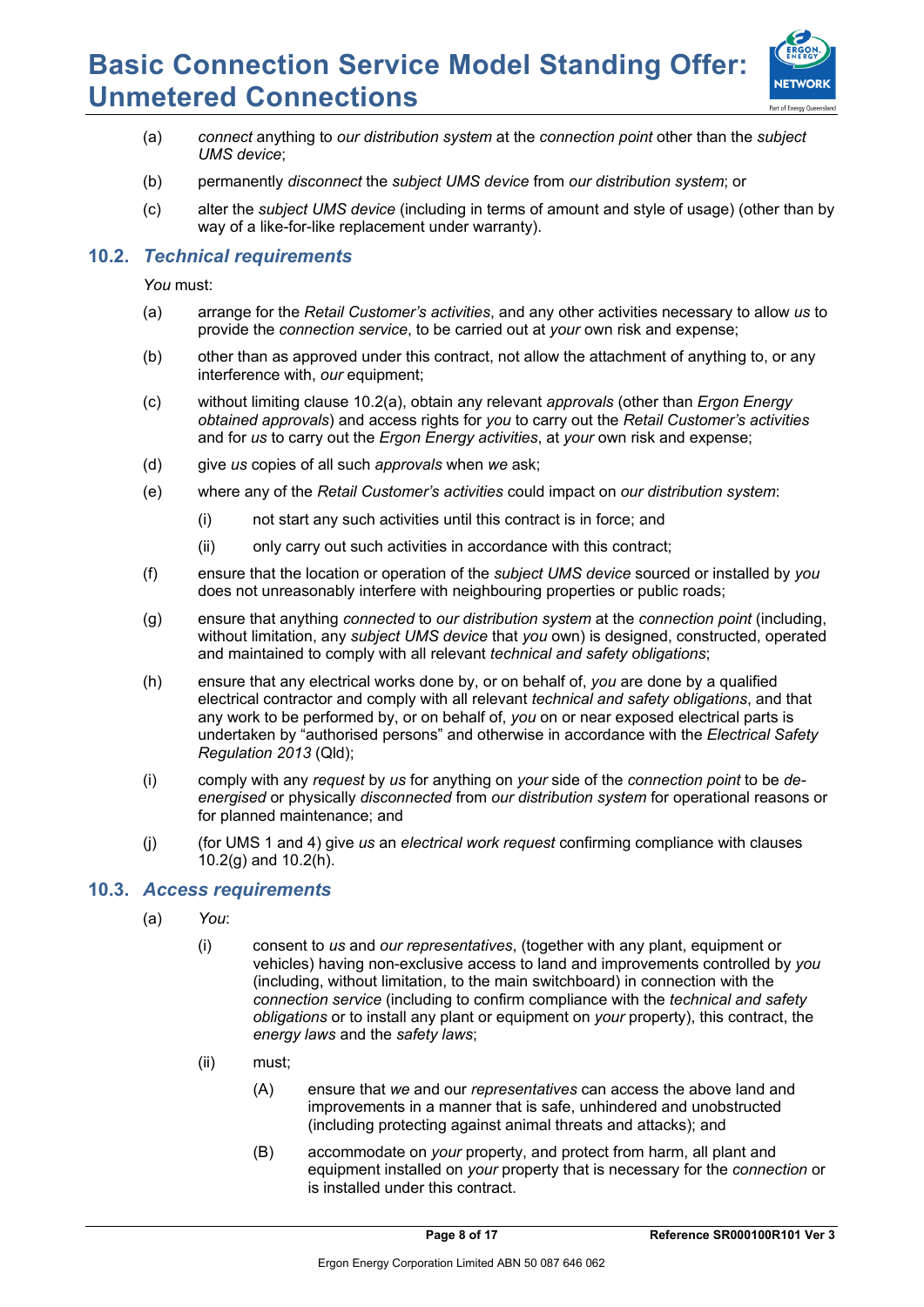

- (C) where access to land controlled by a third party is required for *us* to complete the *Ergon Energy activities*, obtain approval from that third party for *us* to access that land, where that approval is in a form satisfactory to *us*  (in *our* absolute discretion); and
- (D) if *we* ask for this, grant or procure the granting to *us* of an easement or other interest over land on terms satisfactory to *us* and at no cost to *us* to secure relevant tenure for any assets installed as part of the *connection service*.
- (b) For the avoidance of doubt, the access rights under this clause survive the initial works.

#### **10.4.** *Information you must give us*

- (a) *You* must give *us* all information:
	- (i) about any risks, hazards or other actual or potential concerns that could impact in any way on the nature, cost or timing of any part of the *Ergon Energy activities*, as soon as possible (and in any case before *we* start the *Ergon Energy activities*); or
	- (ii) that *we* reasonably ask *you* for in connection with this contract.
- (b) *You* must notify *us* immediately if:
	- (i) any information that *you* previously gave *us* stops being accurate; or
	- (ii) *you* become aware of any matter or thing that might affect the nature, cost or timing of any part of the *connection service*, or anything *we* must do under this contract.
- (c) The above information and notification requirements apply not just to the physical *connection*  but also to ancillary matters such as relevant control, washdown and quarantine procedures.
- (d) *You* must ensure that all information *you* give *us* is correct, and that *you* do not mislead or deceive *us* in any way.
- (e) *You* consent to *us* disclosing information where:
	- (i) such disclosure is contemplated or permitted by the *energy laws*; or
	- (ii) *we* reasonably consider that such disclosure is necessary for compliance with the *energy laws*.
- (f) *You* should quote *our* "Connection" reference number set out on the cover page in all communications with *us*.

### **11. INSPECTIONS**

- (a) While *we* (and other third parties) may periodically carry out inspections for the purpose of auditing and assessing the extent to which electrical contractors are complying with the *energy laws*, *we* do not represent or warrant that:
	- (i) *we* (or any third party) will carry out an inspection of the *subject UMS device*;
	- (ii) any such inspection will identify any or all faults or defects, or that any electrical installation is free from faults or defects if none is identified in the course of any such inspection,

and *you* remain responsible and liable for all work undertaken by *your* electrical contractor.

(b) Whether or not *we* have carried out an inspection of the *subject UMS device*, *we* may, at any time, notify *you* of any work in relation to the electrical installation or the connection assets that must be completed by *you* (including through *your* electrical contractor) in order to comply with this contract. Failure to rectify such a defect may result in *disconnection* of anything *connected* to *our distribution system* at the *connection point* in accordance with the *energy laws*.

### **12. LIABILITY**

- **12.1.** *General* 
	- (a) This clause 12 survives the expiry or earlier termination of this contract.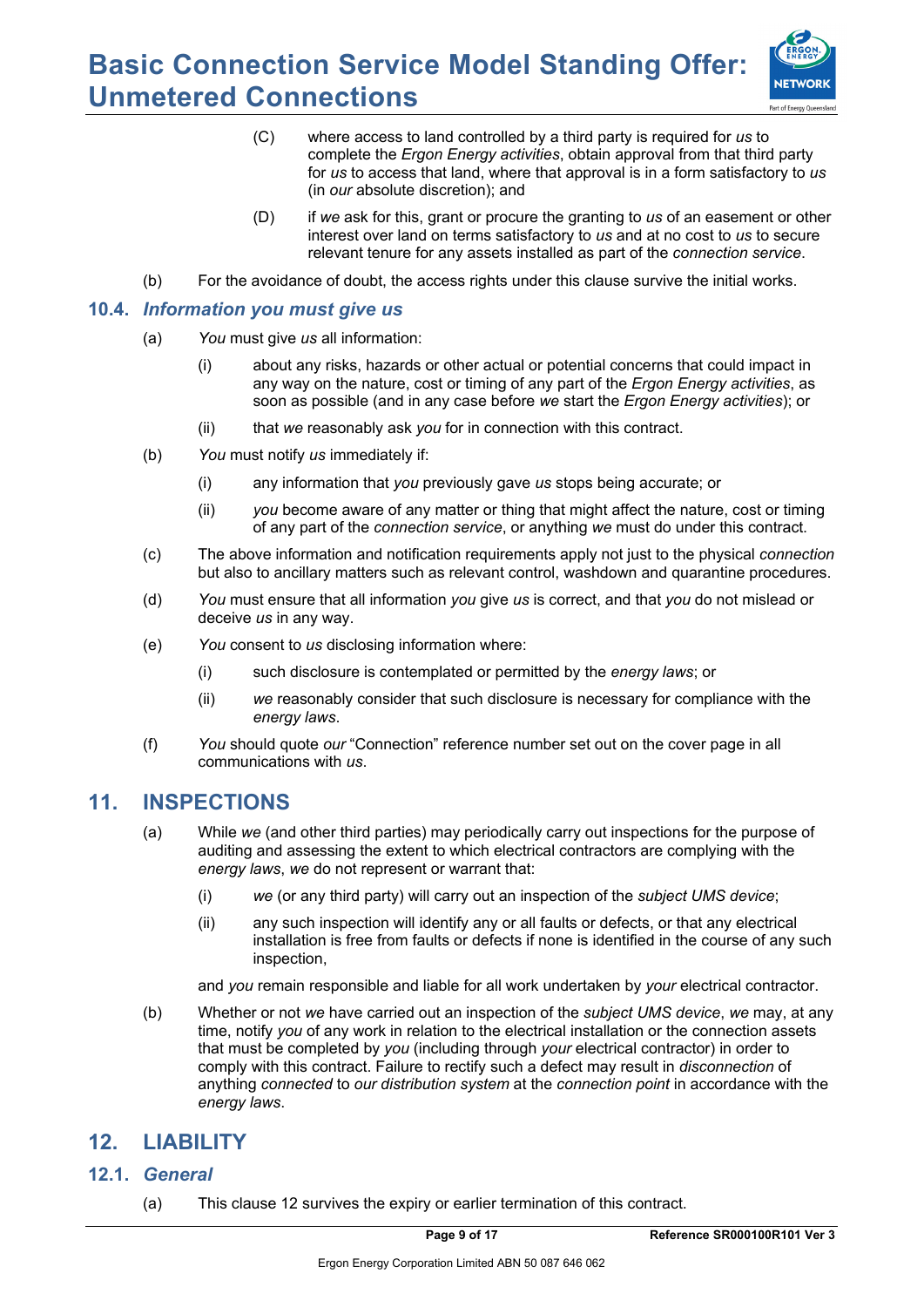

- (b) Despite any provision of this contract (but subject to clauses 12.2 to 12.5), *we* will not be liable to *you* in connection with:
	- (i) any delays to the progress or completion of the *Ergon Energy activities* for any reason, to the full extent permitted by law, except to the extent that this is the result of *our* failure to observe *good electricity industry practice*, or *our* negligence, bad faith, wilful misconduct, fraud, breach of laws or failure to comply with any relevant *approval* or this contract; or
	- (ii) any costs incurred by *you* in connection with the installation, condition, or manner of operation of anything *connected* to *our distribution system* at the *connection point*,

and *you* release *us* from any claims by *you* in respect of such.

- (c) *Our* obligations in respect of the operation of *our distribution system* are set out in the *energy laws* and *we* are not responsible for any adverse effects on anything *connected* to *our distribution system* at the *connection point* that may be caused by:
	- (i) *our distribution system* operating in compliance with *energy laws*; or
	- (ii) the operation of electrical equipment on *your* side of the *connection point*.
- (d) *You* acknowledge and agree that, as referred to in clause 5(b)(i), this contract does not apply to the ongoing *connection* of the *subject UMS device* to *our distribution system* or the supply of electricity to that device, and:
	- (i) any liability that *we* may have to *you* in relation to any losses *you* may suffer because of:
		- (A) problems with the ongoing *connection* of the *subject UMS device* to *our distribution system* or the quality of supply of electricity to the *subject UMS device* (such as power surges and drops); or
		- (B) interruptions to, or failures of, the supply of electricity to the *subject UMS device*; or
	- (ii) any other matter that is governed by that *ongoing connection contract*,

is governed solely by the *ongoing connection contract*, and *we* are not liable to *you* under this contract for any of those matters, and *you* release *us* from any claims by *you* under this contract in respect of such.

#### **12.2.** *Competition and Consumer Act and other guarantees*

- (a) The *Competition and Consumer Act 2010* (Cth) and other consumer protection laws provide certain statutory guarantees, conditions, warranties or rights that cannot be excluded or limited. Unless one of those laws requires it, *we* give no guarantee, condition, warranty or undertaking, and *we* make no representation to *you*, regarding any matter, including as to:
	- (i) the condition or suitability of electricity or the *connection service*; or
	- (ii) the quality, fitness or safety of electricity or the *connection service*,

other than as set out in this contract.

- (b) Any liability *we* have to *you* under these laws that cannot be excluded but that can be lawfully limited is (at *our* election) limited to:
	- (i) providing equivalent goods or services provided under this contract to the *subject UMS device*; or
	- (ii) paying *you* the cost of replacing the goods or services provided under this contract to the *subject UMS device* or acquiring equivalent goods or services.
- (c) Nothing in this contract limits the operation of sections 97 and 97A of the *Electricity Act 1994*  (Qld), sections 119 and 120 of the *NEL*, section 316 of the *NERL*, or any other limitations of liability or immunities granted under the *energy laws*.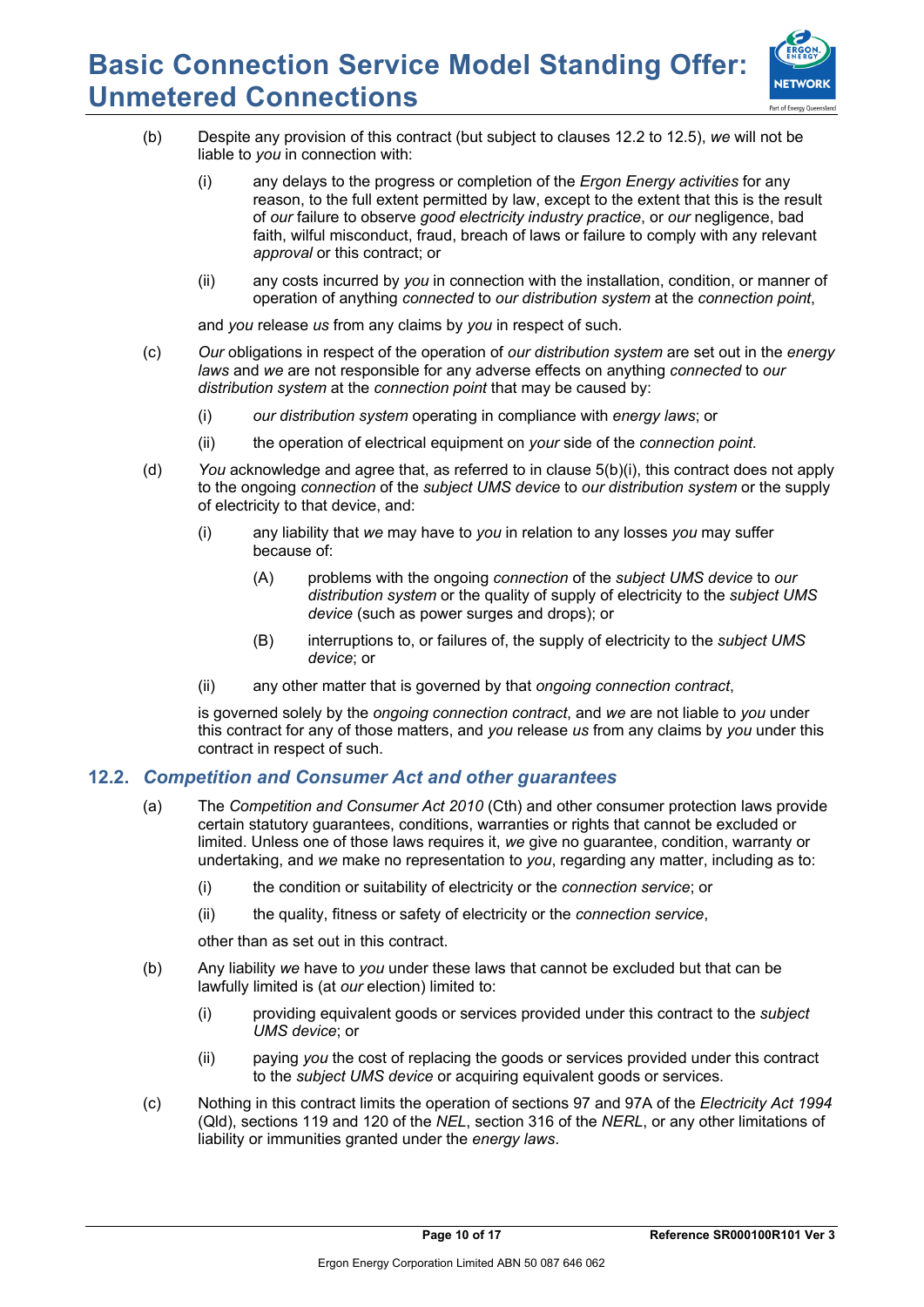

### **12.3.** *Indemnity*

*You* must indemnify *us* in respect of all liability incurred by *us* in connection with:

- (a) *your* failure to comply with this contract, any *approvals* and any laws; and
- (b) the installation or manner of operation of anything *connected* to *our distribution system* at the *connection point*,

except to the extent it arises from *our* negligence or wilful misconduct.

#### **12.4.** *No liability for indirect or consequential loss*

Notwithstanding any other provision of this contract (except for clause 12.1(d)(i)), neither party is liable to the other under, or in connection with, this contract or under contract, tort (including negligence), breach of statute or other cause of action at law or in equity for any of the following:

- (a) loss of profits, loss of contract, loss of opportunity, loss of goodwill, loss of business, loss of reputation, loss of revenue, loss of use of property, loss of production or anticipated savings, or any loss or corruption of data or loss of privacy of communications;
- (b) increased costs of working or labour costs;
- (c) costs of capital or costs of business interruption;
- (d) any indirect, incidental, special or consequential damage, cost, expense or loss; and
- (e) damage, cost, expense, loss or damage that otherwise is not a direct and immediate consequence of the breach,

suffered by the other party, however arising, due to any causes including the default or sole or concurrent negligence of a party and whether or not foreseeable.

#### **12.5.** *Contributory negligence*

If a party makes a claim against the other party under this contract and the first party has contributed to the loss that it has suffered, that party's entitlement to damages is proportionately reduced.

## **13. COMPLAINTS AND DISPUTE RESOLUTION**

- (a) If *you* have a query or complaint relating to this contract, *you* may lodge a complaint with *us* in accordance with *our* standard complaints and dispute resolution procedures, which are available on *our* website (www.ergon.com.au).
- (b) *We* must handle a complaint made by *you* in accordance with the relevant *Australian Standards* and *our* standard procedures (which *we* will give *you* if *you* ask).
- (c) If *you* are not satisfied with the response to any query, complaint or dispute raised with *us*, and it is within the purview of the Energy and Water Ombudsman Queensland, *you* may refer the complaint or dispute to this Ombudsman at:

Email: complaints@ewoq.com.au or info@ewoq.com.au

Phone: 1800 662 837

In person: Level 16, 53 Albert Street (8.30 am-5:00 pm)

In writing: P.O. Box 3640 South Brisbane BC QLD 4101

- (d) This clause does not limit *your* rights under relevant *energy laws* to refer a dispute regarding the terms and conditions of this contract or the *connection charges* payable to *us* to the *AER*.
- (e) *We* must inform *you* of the outcome of any complaint made by *you* to *us*.
- (f) *You* can contact *us* using the relevant contact details set out on *our* website (www.ergon.com.au).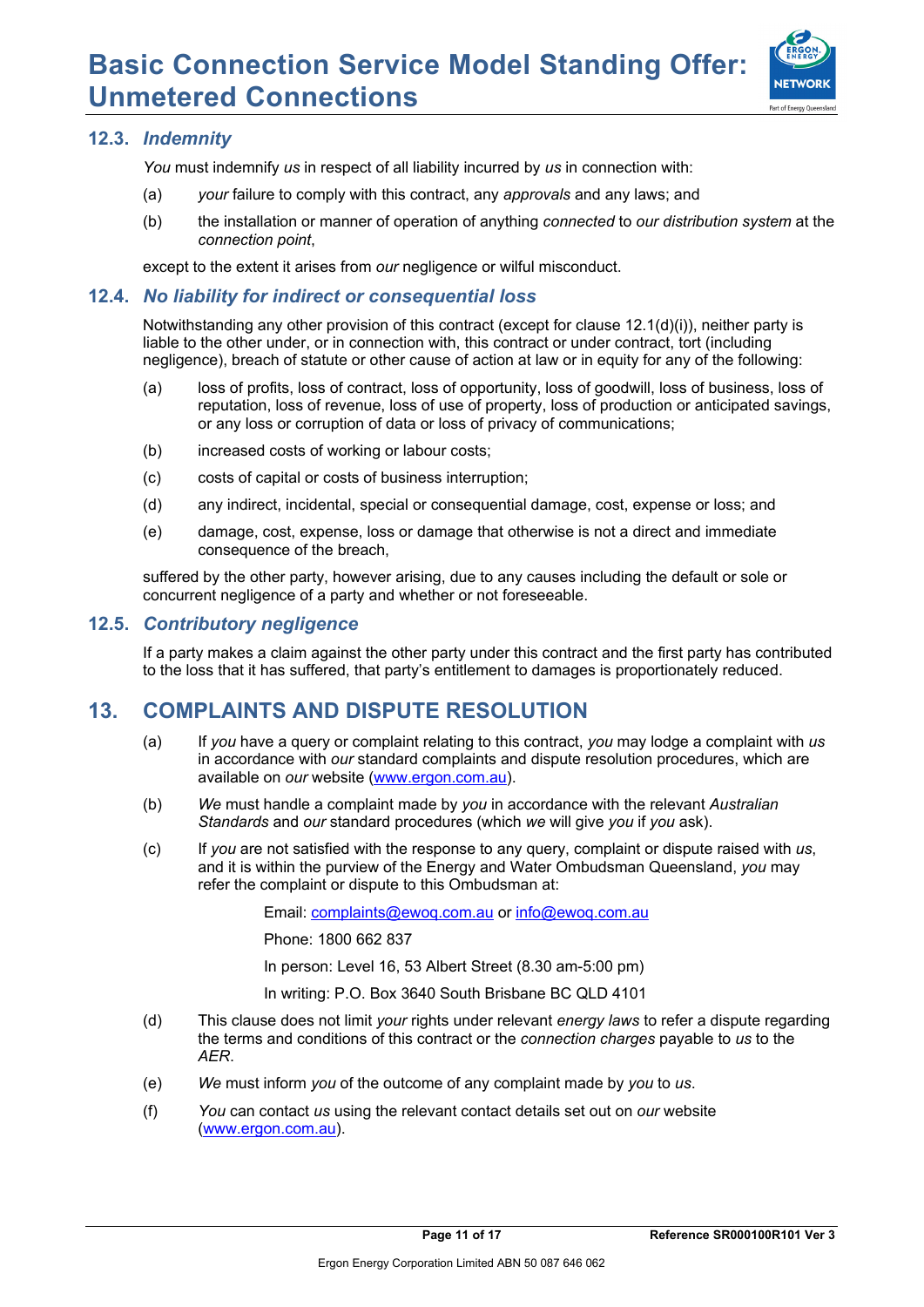

### **14. OWNERSHIP**

All materials, plant, equipment or other items provided or installed by *us* as part of the *connection service* remain *our* property unless:

- (a) it is a *pre-approved unmetered device* sourced by *you* or a *COO street light* (which remains *your* property); or
- (b) this contract states otherwise.

### **15. GST**

- (a) The amount payable for the *connection service* and any other amounts payable under this contract, may be stated to be exclusive or inclusive of GST. Clause 15(b) applies unless an amount payable under this contract is stated to include GST.
- (b) Where any amounts paid by *you* or by *us* under this contract are payments for "taxable supplies" as defined for GST purposes, then, to the extent permitted by law, these payments will be increased so that the GST payable on the taxable supply is passed on to the recipient of that taxable supply.

### **16. GENERAL**

- (a) (**governing law**) This contract is governed by Queensland law and the parties submit to the exclusive jurisdiction of the courts exercising jurisdiction in Queensland and any relevant appellate courts.
- (b) (**amendment**) This contract can only be amended, supplemented, replaced or novated by another document signed by the parties.
- (c) (**assignment**) *You* must not assign or novate all or part of this contract, or transfer the ownership of the *subject UMS device*, without *our* prior written consent, which will not be unreasonably withheld, but which will be conditional on the relevant entity assuming *your* obligations under this contract. *We* may subcontract or assign *our* rights or obligations under this contract as *we* determine.
- (d) (**advice to prospective owners**) *You* must advise any prospective subsequent owner of the *subject UMS device* about this contract and the requirement under clause 16(c) for that entity to assume the obligations of this contract.
- (e) (**cooperation**) Each party must do anything (including execute any document), and must ensure that its employees and agents do anything (including execute any document), that the other party may reasonably require to give full effect to this contract.
- (f) (**force majeure**) *We* will be relieved from complying with any obligation under this contract to the extent that *we* are prevented from performing the obligation by any *force majeure event*.
- (g) (**privacy**) *We* will comply with all relevant privacy laws and *our* privacy policy (which is available on *our* website (www.ergon.com.au)) in relation to *your* personal information, and *you* may contact *us* about this using the relevant contact details set out on *our* website (www.ergon.com.au).
- (h) (**confidentiality**) *You* must keep this contract, and the terms of all dealings with *us* in connection with this contract, confidential, and must also comply with any relevant confidentiality provisions in the *energy laws*.
- (i) (**accrued rights**) Rights and obligations that accrued before the expiry, or earlier termination, of this contract, continue despite that expiry or termination.
- (j) (**entire agreement**) This contract contains the entire agreement between the parties about its subject matter and replaces any previous discussions about that subject matter.
- (k) (**waiver**) Rights may only be waived in writing and signed by the party giving the waiver, and no other conduct of a party waives, or prevents the exercise of, the right. Also, a waiver on one or more occasions does not waive that right if it arises again, and the exercise of a right does not prevent any further exercise of that right or of any other right.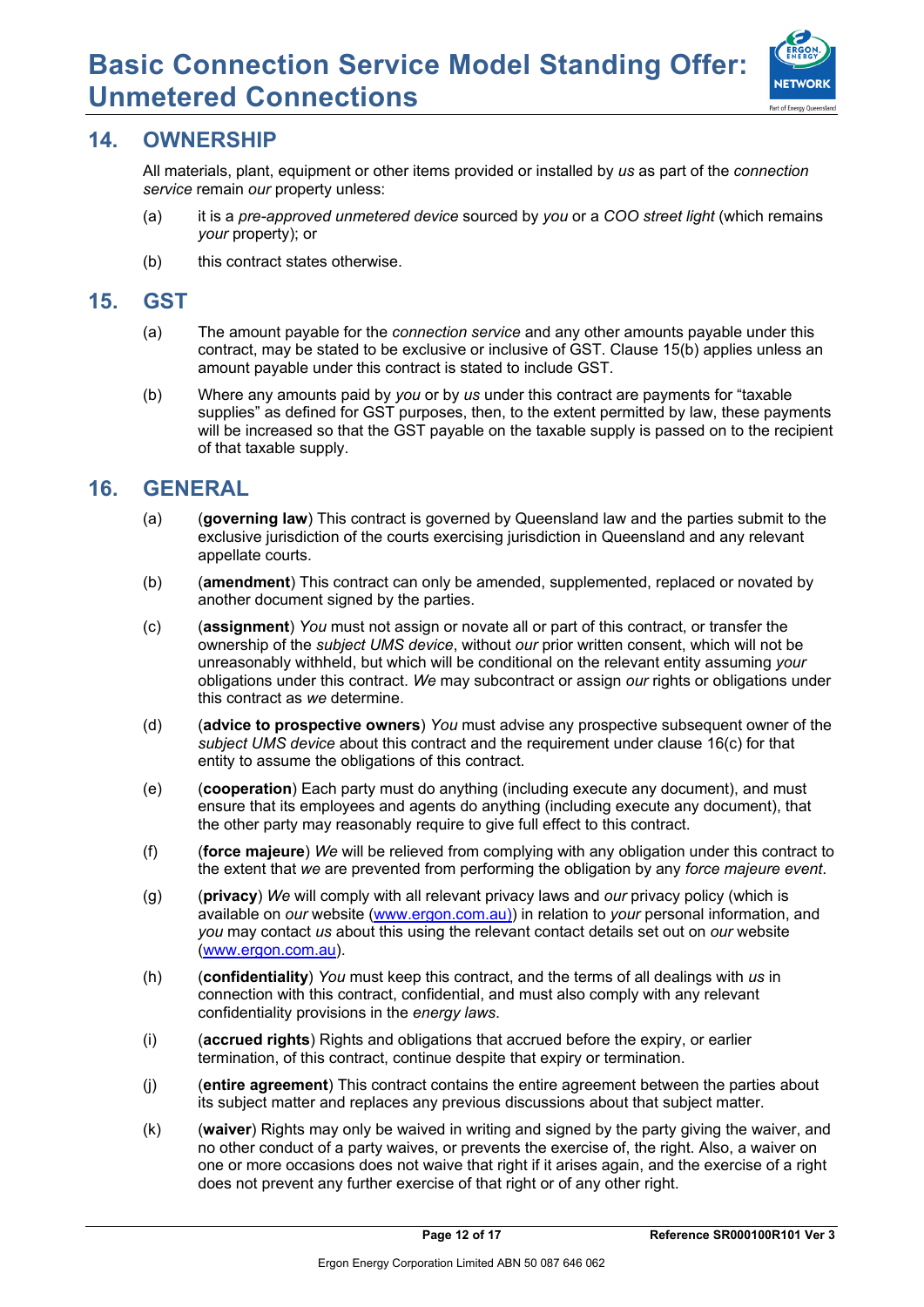

- (l) (**non-exclusive rights**) Any right that a person may have under this contract is in addition to, and does not replace or limit, any other right that the person may have.
- (m) (**inconsistencies with the law**) For any inconsistencies between this contract and other material, subject to clause 16(m), obligations under the laws prevail over inconsistent obligations in this contract (provided that where the *energy laws* and this contract prescribe different standards (or ranges of standards) *you* must ensure compliance with the most stringent of these), and obligations under this contract prevail over any other document or agreement between the parties.
- (n) (**survival**) Termination or expiry of all or part of this contract does not affect clause 6(e)(i), any rights that arose before the termination or expiry, or that otherwise relate to any breach or non-observance of this contract occurring before termination or expiry, or that relate to this clause and any provisions concerning GST, compliance with laws, liability, indemnity, dispute resolution and confidentiality.
- (o) (**severance**) Any provision of this contract that is unenforceable or partly unenforceable is to be severed to the extent necessary and possible to make this contract enforceable, unless this would materially change the intended effect of this contract.
- (p) (**electronic signing**) Each party consents to the electronic signing of this contract by the other, as provided for in the *connection offer* letter.
- (q) (**authorised representative**) Each person executing this contract as an authorised representative declares that he or she is not aware of any fact or circumstance that might affect his or her authority to do so.
- (r) (**counterparts**) This contract may be executed in counterparts (where a counterpart may comprise a copy of this contract that has been printed from a facsimile or email transmission), and all executed counterparts constitute one document. A party may rely on a copy of this contract that has been executed by another party to the same extent as if it was an original of this contract executed by that other party.

### **17. GLOSSARY**

Except in relation to the names of pieces of legislation, italicised terms in this contract have the meaning given in the *ongoing connection contract*, this contract or the *energy laws* (in particular the *NER*).

*ACS price list* means *Ergon Energy's* Price List for Alternative Control Services and associated *network tariff tables*, which are available on *our* website (www.ergon.com.au);

*AER* means the Australian Energy Regulator established under section 44AE of the *Competition and Consumer Act 2010* (Cth);

*approval* means any consent, declaration, authorisation, exemption, waiver or other approval required under any law, statute, act, rule, order or regulation which is enacted, issued or promulgated by the State of Queensland, the Commonwealth of Australia or any relevant local authority (including, but not limited to, town planning approvals, building approvals, vegetation taking permits and soil disposal permits);

*authority* means any person or body who has the power under law to direct *us*, including, without limitation, the *AEMO*, the *AER*, and State or Federal Police;

*available capacity* means that the *available line* has sufficient capacity (in terms of *voltage* and current) to deliver energy flows within statutory *voltage* levels for the relevant *connection application* which satisfy the *energy laws*, and which otherwise satisfy the requirements of the *QECM*;

*available line* means a suitable *Ergon Energy low voltage* electricity distribution line (and relevant *network* assets) that is located in the road reserve:

- (a) for *pre-approved unmetered devices* either directly adjacent to the *subject UMS device* or directly across the road from the *subject UMS device*; and
- (b) for *COO street lights* in close proximity to the *subject UMS device* (as determined by *us*).

To be an *available line*: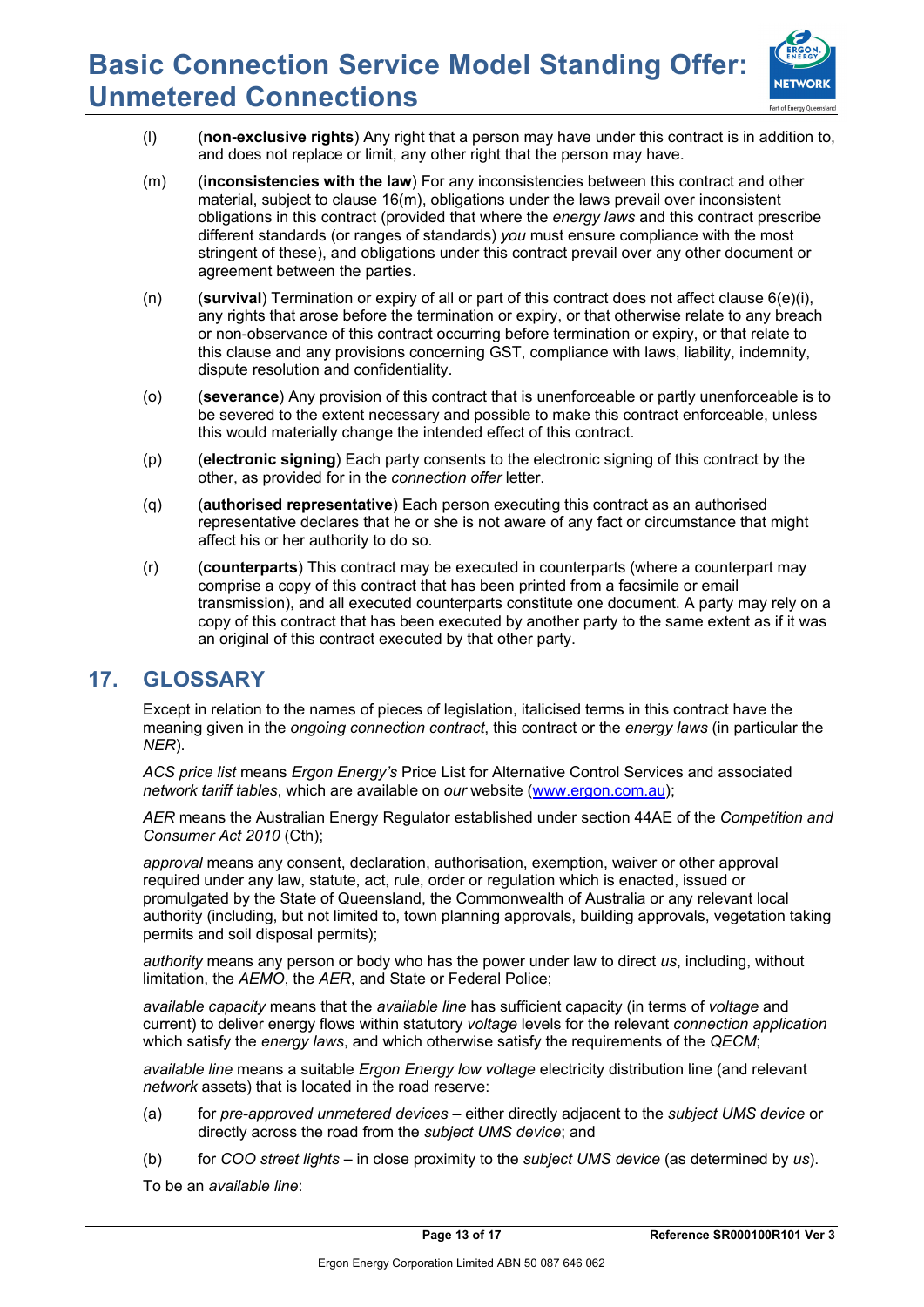

- (a) it must be part of the *national grid* or the *Mount Isa-Cloncurry supply network*;
- (b) the line and relevant *network* assets must have at least the phase capability required in the relevant *connection application*; and
- (c) the *available capacity* of the line and any relevant *network* assets (including supply transformers) must be greater than the capacity required in the relevant *connection application*;

*basic connection service* has the meaning set out in Chapter 5A of the *NER* and in this contract specifically means a *new connection* to permit the *connection* of the *subject UMS device* to *our low voltage distribution system* at the *connection point*, where this is for no more than 32 amperes in aggregate and does not require any *network augmentation* of the *distribution system*, other than a short *extension* to the *subject UMS device* from the *available line* in accordance with the *QECM* and excluding the *connection* of any *generating units*;

*business day* has the meaning set out in Chapter 5A of the *NER* and means a day other than a Saturday, Sunday or a relevant public holiday;

*connect* means to form a physical link between two electrical networks to permit the flow of electricity through that link;

*connection charges* means any relevant connection charges identified in the *ACS price list*;

*connection establishment contract* means a contract between the parties under Chapter 5A of the *NER* that provides for the provision of a *new connection* or *connection alteration*;

*connection offer* means an offer by *us* to enter into this contract with *you*;

*connection point* means the point where *your* electrical installation is *connected* to *our distribution system*;

*Connection Policy* means the Ergon Energy Connection Policy, a copy of which is available on *our*  website (www.ergon.com.au);

*connection service* means the relevant *basic connection service* under this *model standing offer*;

*consumer mains* means the conductors between the *connection point* and the main switchboard;

*COO street light* means a *street light* that is owned and operated by the *Retail Customer*, where the *Retail Customer* is a *street lighting customer*.

*disconnect* means the operation of switching equipment or other action so as to prevent the flow of electricity at a *connection point*;

*distribution system* means *our* electricity distribution network, including any *connection assets* (where relevant), especially that part of the distribution network to which the *subject UMS device* is *connected*;

*electrical work request* means the form of that name available on *our* website (www.ergon.com.au), that is completed by *your* electrical contractor and certifies that the relevant electrical works have been carried out in accordance with the *technical and safety obligations*;

*Electricity Distribution Network Code* means the code of that name under the *Electricity Act 1994* (Qld), which is available on the Queensland Competition Authority's website (www.qca.org.au);

*electricity retailer* means the entity that holds a *retailer authorisation* and with whom *you* have (or will have) a retail contract for the purchase of electricity;

*energy laws* means the laws relevant to energy, including (as relevant), the *Electricity Act 1994* (Qld), *Electricity Regulation 2006* (Qld), *Electricity Distribution Network Code*, *Electrical Safety Act 2002* (Qld), *Electrical Safety Regulation 2013* (Qld), *NEL*, *NER*, *NERL*, *NERR* and any supplementary rules, regulations, instruments and plans and applicable *Australian Standards*  (including, without limitation, the AS/NZS 3000 Wiring Rules and AS/NZS 4777) (or, where there is no applicable *Australian Standard*, the relevant British or International Standard), applicable codes of practice and the *QECM*;

*Ergon Energy* means the entity set out in Item 1.1 of the Schedule;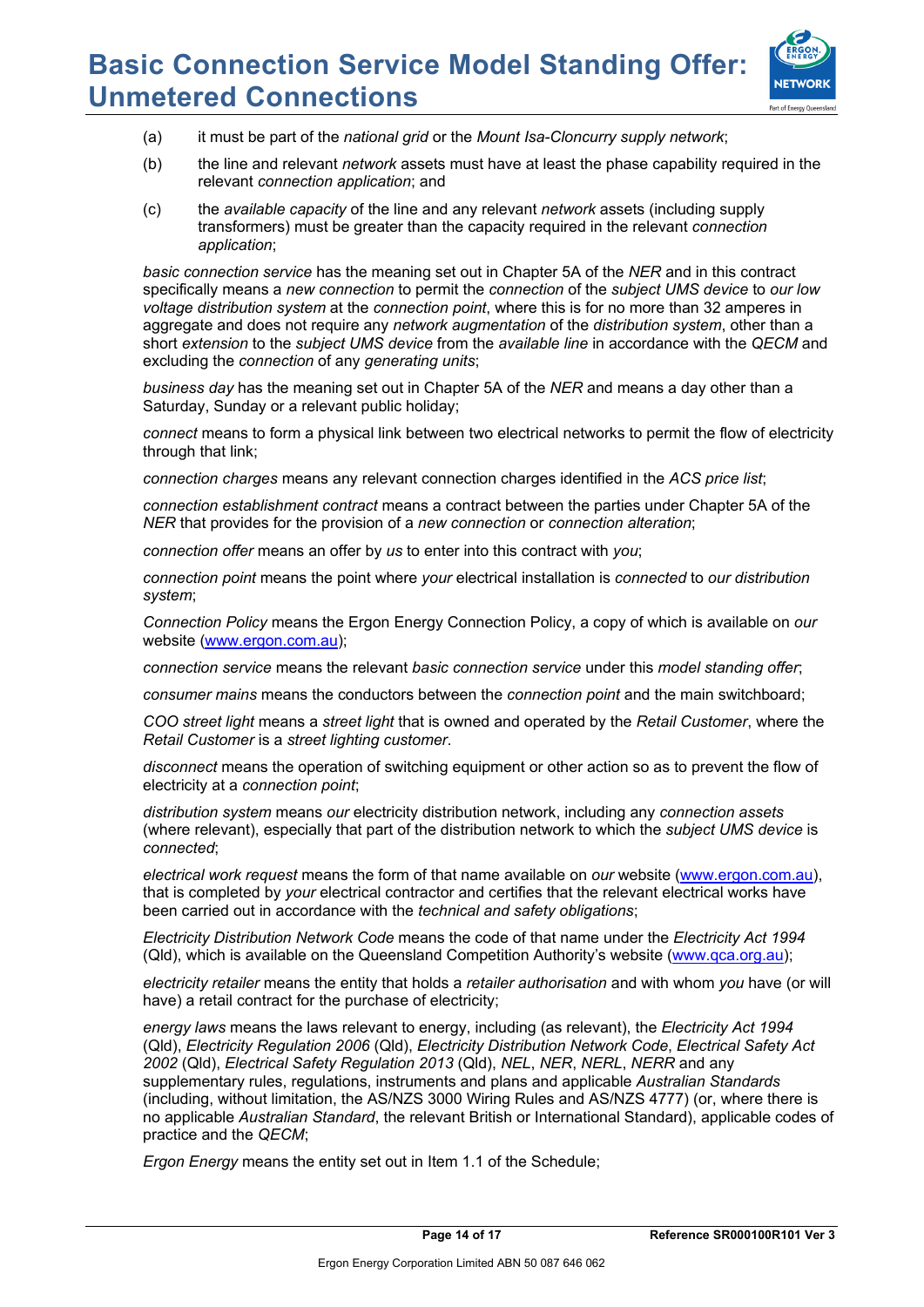

*Ergon Energy activities* means:

- (a) the activities set out in Item 1.7 of the Schedule and the obligations imposed on *us* under clause 9 related to establishing the *connection*, which are to be done in compliance with the *QECM*; and
- (b) all items necessary and incidental to the completion of such activities, including obtaining any *Ergon Energy obtained approvals* or access rights for such work;

*Ergon Energy obtained approvals* means the following *approvals* relevant to the *Ergon Energy activities*:

- (a) vegetation clearing permits for vegetation contained on a public road (if applicable);
- (b) traffic control permits for working on roads;
- (c) approval to place asset on local government or Department of Main Roads land;
- (d) cultural heritage;
- (e) environmental approvals;
- (f) native title and ILUAs (Indigenous Land Use Agreements);
- (g) wayleaves and easements; and
- (h) consent to enter property and carry out works;

*expedited connection* refers to a process under the *NER* which allows a *connection applicant* for a *basic connection service* (as that term is defined in the *NER*) or a *standard connection service* to enter into a *connection establishment contract* at the time of lodging the *connection application*, rather than waiting for a *connection offer* to be made and accepted. This must be selected when making the *connection application*;

*force majeure event* means an event outside the control of *us* or *you* (such as, without limitation, natural disasters and acts of God);

*good electricity industry practice* means the exercise of that degree of skill, diligence, prudence and foresight that could reasonably be expected from a significant proportion of operators of facilities similar to the relevant facility, taking into account the size, duty, age, location and technological status of that facility and any other relevant factors;

*latent defect* means physical conditions on and around the *subject UMS device* or its surroundings, including artificial things but excluding weather conditions or the effect of weather conditions, which differ materially and substantially from the physical conditions which should reasonably have been anticipated by an experienced and competent contractor at the date of the *offer* for the *connection service*;

*low voltage* means a *voltage* of no more than 1 kV;

*Mount Isa-Cloncurry supply network* means that part of the supply network (as the term "supply network" is defined in the *Electricity Act 1994* (Qld)) that is:

- (a) located in the Mount Isa-Cloncurry region and not *connected* to the *national grid*;
- (b) owned and operated by *us*; and
- (c) subject to economic regulation;

*national grid* has the meaning given to that term in the *NER*;

*NEL* means the National Electricity (Queensland) Law, as defined in the *Electricity - National Scheme (Queensland) Act 1997* (Qld);

*NER* means the National Electricity Rules under the *NEL*;

*NERL* means the National Energy Retail Law (Queensland), as defined in the *NERL (Qld) Act*;

*NERL (Qld) Act* means the *National Energy Retail Law (Queensland) Act 2014* (Qld);

*NERR* means the National Energy Retail Rules under the *NERL*;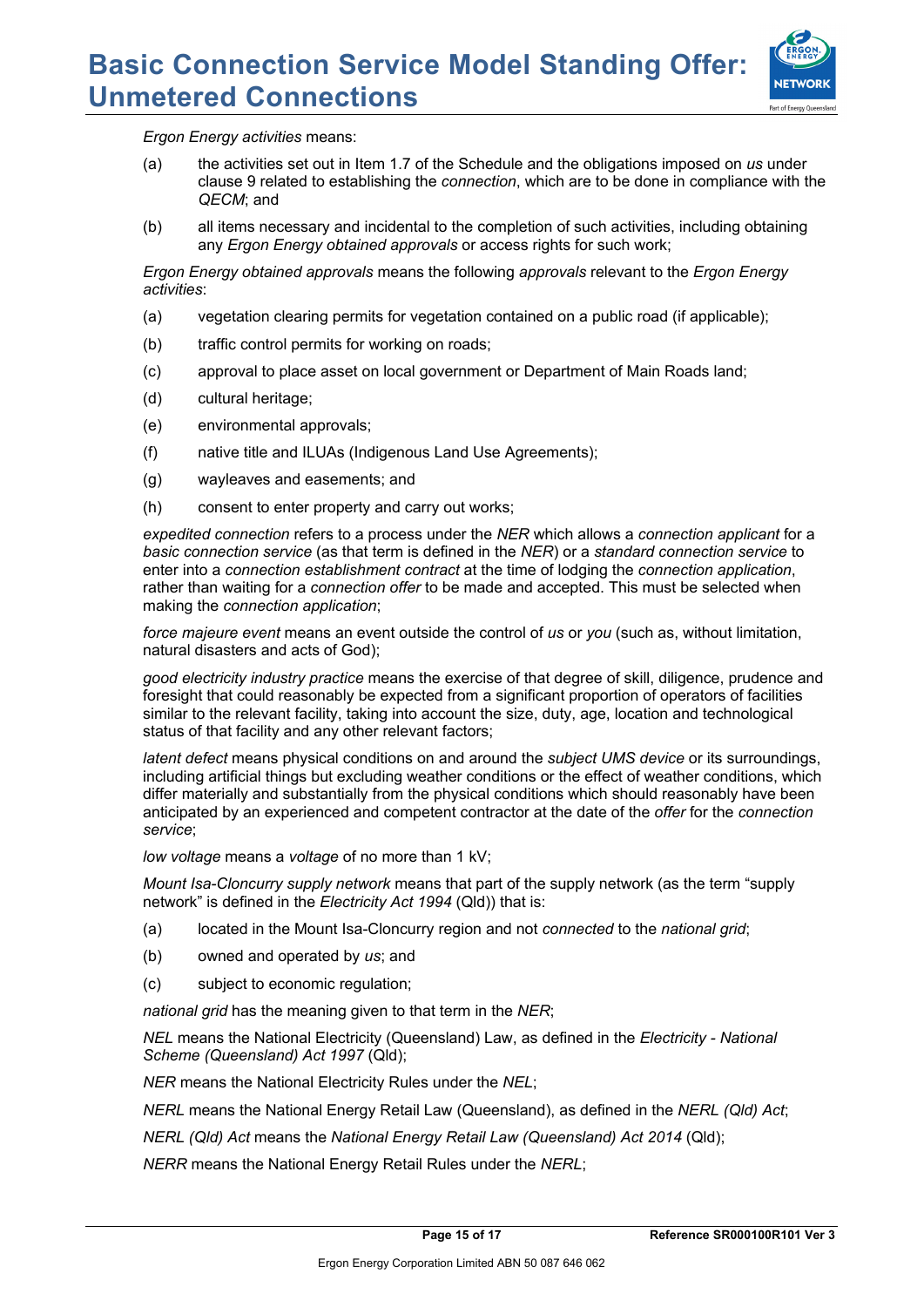

*network tariff tables* means specifically the "ACS Price List" tab of *our* network tariff tables (which are available on *our* website (www.ergon.com.au));

*ongoing connection contract* means the *connection contract* between the parties (whether deemed under the *NERL* or individually negotiated) that provides for the ongoing *connection* of the *subject UMS device* to *our distribution system* and the provision of *supply services*;

*overhead service line* means an overhead *service line* that extends a short distance from the existing *distribution system* and no further than the maximum requirement specified in the *energy laws* and the *QECM*;

*pre-approved unmetered device* means any one or more of the following that is set out in *your connection application*:

- (a) *watchman light*; or
- (b) device listed on *our* website as a Pre-Approved Unmetered Supply Device.

For the avoidance of doubt, this term excludes *street lights*;

*Public Lighting Manual* means the Queensland Public Lighting Construction Manual, which is available on *our* website (www.ergon.com.au);

*QECM* means:

- (a) the Queensland Electricity Connection Manual: Service and Installation Rules, a copy of which is available on *our* website (www.ergon.com.au); and
- (b) the Queensland Electricity Metering Manual, a copy of which is available on *our* website (www.ergon.com.au), or its replacement document;

*representative* means the agents, contractors, sub-contractors, designers, employees, officers and other representatives of a party;

*Retail Customer* means the person or entity set out in Item 1.2 of the Schedule;

*Retail Customer's activities* means:

- (a) the activities set out in Item 1.8 of the Schedule and the obligations imposed on *you* under clause 10 related to establishing the *connection*;
- (b) ensuring that anything *connected* to *our distribution system* at the *connection point* complies with the *QECM*; and
- (c) all items necessary and incidental to the completion of such activities, including obtaining any *approvals* or access rights for such work, as well as the *approvals* required for the *Ergon Energy activities* (other than the *Ergon Energy obtained approvals*);

*safety laws* means the laws relevant to safety, including (as relevant), the *Electrical Safety Act 2002*  (Qld), *Electrical Safety Regulation 2013* (Qld), *Work Health and Safety Act 2011* (Qld), *Work Health and Safety Regulation 2011* (Qld), *Work Health and Safety (Codes of Practice) Notice 2011* (Qld) and any rules, regulations, instruments and plans;

*service line* means an electric line owned by *us* that *connects our distribution system* to the *connection point*;

*service order* means a valid service order from *your electricity retailer* that requests *us* to carry out the *connection service*;

*service pillar* means an underground pillar owned by *us* that connects *our distribution system* to the *connection point*, which will be located a short distance from the existing *distribution system* and no further than the maximum requirement specified in the *energy laws* and the *QECM*;

*street light* means a light that is intended to illuminate a road (where "road" has the meanings given in the *Local Government Act 2009* (Qld) and the *Transport Infrastructure Act 1994* (Qld));

*street lighting customer* means the State or a local government that consumes electricity at *street lighting premises*;

*street lighting premises* has the meaning given to that term in the *NERL*;